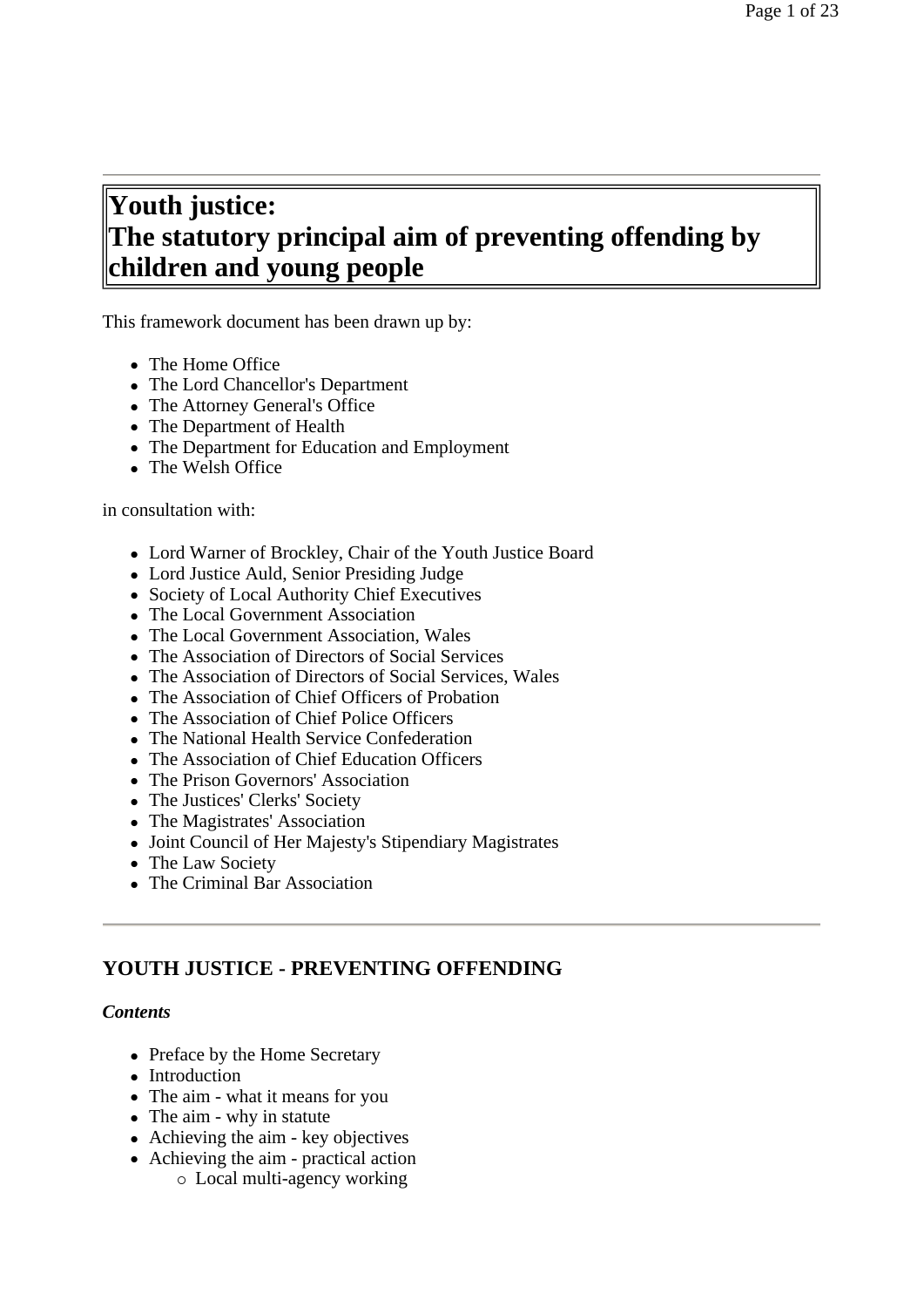- $\circ$  Pre-court procedures
- $\circ$  Court proceedings
- { Effective intervention
- $\circ$  Supervision and enforcement
- $\bullet$  The aim national leadership
- $\bullet$  Monitoring the aim
- $\bullet$  Aim check list
- <sup>z</sup> *Annexes* 
	- $\circ$  Annex A Youth Justice Services
	- $\circ$  Annex B Youth Justice legislation, guidance and publications

# **PREFACE BY THE HOME SECRETARY**

For far too long, those working in the youth justice system have been left without any clear central direction as to where their priorities should lie and what outcomes they should be aiming to achieve. The Crime and Disorder Act 1998 provides that direction and focus through the new principal aim of preventing offending by children and young people.

The Government wants to see the youth justice system make a real difference to the lives of the children and young people with whom it deals by preventing those children and young people from offending. Too many young people begin offending at a very young age. Too many continue offending in their adult lives. Young people who offend and re-offend damage their own lives. They cause disruption, harm and distress to others. Preventing offending is in the best interests of all concerned and should be a priority for all those working in the youth justice system.

The services and agencies that together are responsible for the operation of the youth justice system have different roles to play and different contributions to make. But all in their different ways can help prevent offending by those children and young people with whom they work. Section 37 of the Crime and Disorder Act makes clear their shared responsibility for achieving this aim. It places all those carrying out functions in relation to the youth justice system under a statutory duty to have regard to the new principal aim.

Partnership is an essential starting point. Whatever the dedication and commitment of individual youth justice practitioners, they will only fulfil this new duty effectively if they work with each other, recognise that they share a common aim and share the responsibility for achieving that aim. This framework document sets out the way in which the different services, agencies and individuals can work together to achieve the aim of diverting children and young people away from crime.

Leadership is also vital. The guidance and good practice set out in this document has the support of all those Government departments with responsibilities in respect of children and young people who offend or are at risk of offending. It has the support of the key national associations and societies that represent those working with such young people. It has the support of the Chair of the new Youth Justice Board for England and Wales.

There can no longer be any doubt or confusion about the principal aim of the youth justice system. The challenge for all of us is to prevent crime becoming a way of life for so many young people.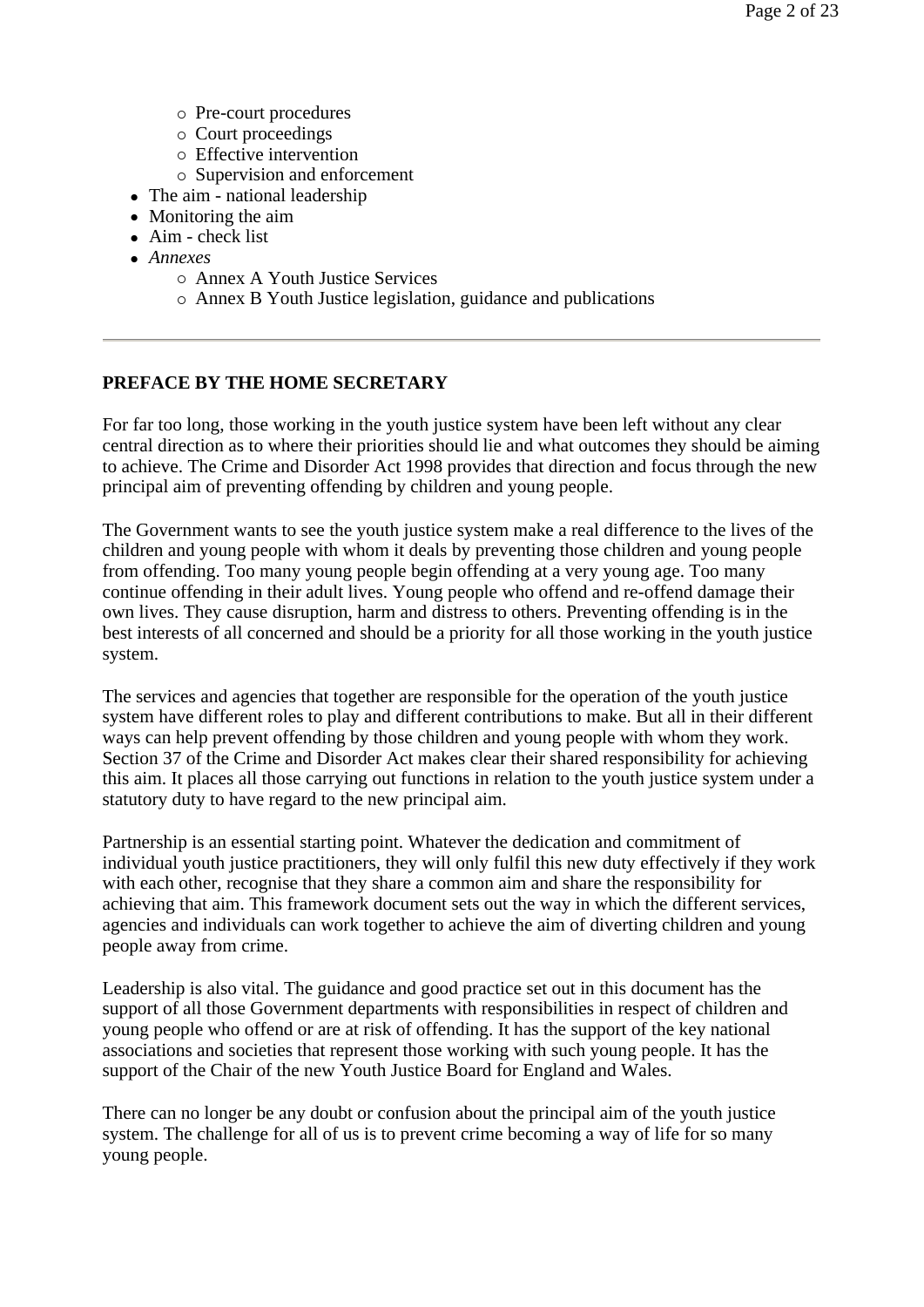### The Rt. Hon. Jack Straw Secretary of State for the Home Department September 1998

### **Introduction**

The Crime and Disorder Act 1998 places all those working in the youth justice system under a statutory duty to have regard to a principal aim of preventing offending by children and young people. This framework document sets out what this new aim, shared across the youth justice system, means for the operation of that system and the work of those individuals and agencies that work within it.

### CRIME AND DISORDER ACT 1998 PART III CRIMINAL JUSTICE SYSTEM *youth justice*

37. (1) It shall be the principal aim of the youth justice system  $\frac{1}{1}$  to prevent offending by children and young persons.

 $(2)$  In addition to any other duty to which they are subject, it shall be the duty of all persons and bodies carrying out functions in relation to the youth justice system to have regard to that aim.

 $\vert$ 1 Section 42 (1) defines the youth justice system as the system of criminal justice in so far as it relates to children and young persons

# **The aim - what it means for you**

2. The youth justice system deals with 10-17 year olds who commit an offence, or are alleged to have done so, from the first point of contact with the police through, for those convicted, to completion of sentence. The operation of the system involves a number of different agencies and individuals: *police officers, social workers, probation officers, nominees of health and education authorities working in youth offending teams, officers in charge of attendance centres, magistrates, judges, defence and prosecution lawyers, justices' clerks, those working in custodial facilities, volunteers working with these groups and those working in voluntary organisations carrying out functions on behalf of youth justice agencies.* Each of these agencies and individuals has a particular contribution to make and a particular role to play. Each has its own traditions and working practices. Some are subject to particular statutory duties; others have professional codes of practice. But they all share a common interest in the fair and effective administration of justice - acquitting the innocent as well as dealing with the guilty and in preventing children and young people who have offended from committing further offences.

3. For the first time the Crime and Disorder Act 1998 sets out this aim of preventing offending in statute. Section 37 of the Act places all the different agencies and individuals working in the youth justice system under a duty to have regard to the principal aim of preventing offending by children and young people, in addition to their other duties. *It is a duty which recognises the different roles of the agencies and individuals working in the youth justice system but also recognises that, through the administration of justice, they share a responsibility to young people in the youth justice system to do what they can to help prevent those young people*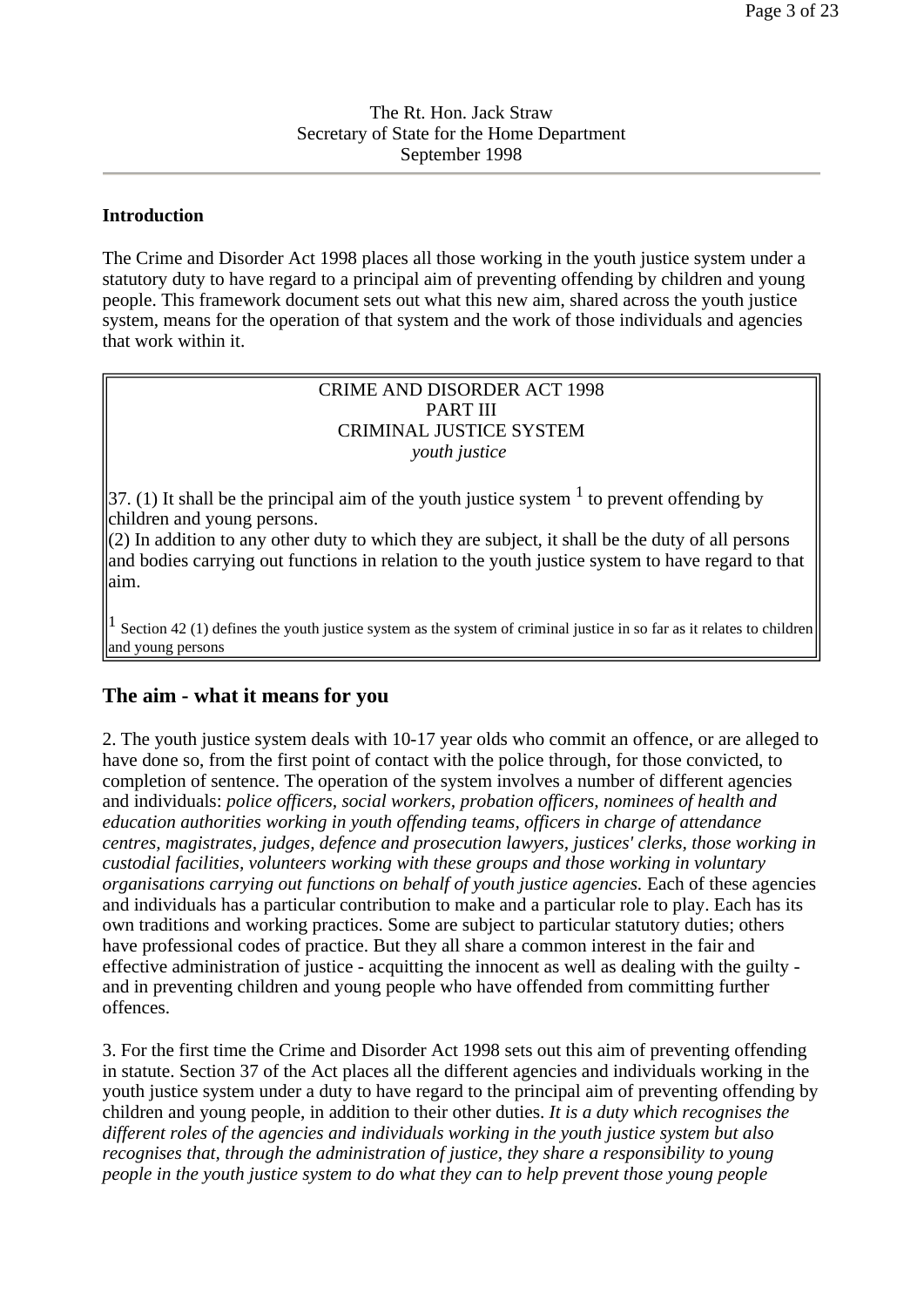### *offending.*

#### **The aim - why in statute?**

4. The youth justice system has for too long been seen to be separate from wider youth crime prevention work. The outcomes of the youth justice system, in terms of its potential impact on offending by those children and young people with whom it deals, have not been seen as contributing to a goal of reducing youth crime. But the youth justice system has an important contribution to make to this and its success in doing so will be greatest if it is part of a wider crime reduction strategy. The new statutory aim of preventing offending by children and young people makes clear the important link that there should be between the work of the youth justice system and wider work to help prevent children and young people offending.

5. The new statutory aim of preventing offending also provides a new guiding principle to which all agencies and individuals can relate their work and responsibilities. There has been conflict within the youth justice system between the interests of the victim and the public and the interests of the child or young person who has offended or is alleged to have offended. There has been conflict between promoting the welfare of the child or young person and taking firm action to deal with his or her offending behaviour. These conflicts have affected the operation of the youth justice system. The youth court, for example, is often too private with victims unaware of proceedings or the outcome of them. Although the youth justice system has served some children and young people well in preventing offending - the evidence shows, for example, that for many first time offenders a simple formal reprimand from the police (in the past through cautioning) is sufficient to divert young people from further crime - it has served other children and young people poorly. For them, effective intervention has come too late, after repeat cautioning and conditional discharge, or has been ineffective. A small but significant proportion of young people persistently offend; some carry on offending in their adult lives.

6. An effective youth justice system must ensure that justice is delivered for *all* concerned and that the best interests of *all* are served. There must be consideration, by all agencies and individuals, of the welfare of the child or young person: this is required by the UN Convention on the Rights of the Child to which the UK is a signatory. But there must also be a balance between the interests of the child or young person who has offended and the interests of the victim, or potential victims. The absence of any guiding principle across the youth justice system about what that balance should be or about what the practical outcomes are which the youth justice system should seek to deliver in respect of the welfare of children and young people who offend has encouraged a sense of conflict. The new principal statutory aim fills that gap. Preventing offending is in the best interests of the child or young person. It is also in the best interests of the victim and the wider public. The new aim makes clear the priority, within the youth justice system, that should be given to preventing offending in considering the welfare of the child or young person and in balancing the interest of all concerned. All agencies and individuals can play a part in achieving this aim consistent with their particular roles and responsibilities. *The key contributions that each can make are highlighted in the following sections of this framework document.* 

7. The response to a child or young person's offending needs to be constructive and appropriate. Whether intervention following an admission of guilt or conviction is community-based or a custodial sentence, the emphasis should be on taking effective action to prevent further offending and on carrying out the groundwork needed to allow the child or young person to be effectively re-integrated into the community and to stay away from further crime. A nationwide youth justice system should have the capacity to reduce offending rates of all the children and young people with whom it deals and not only of those whose offending behaviour is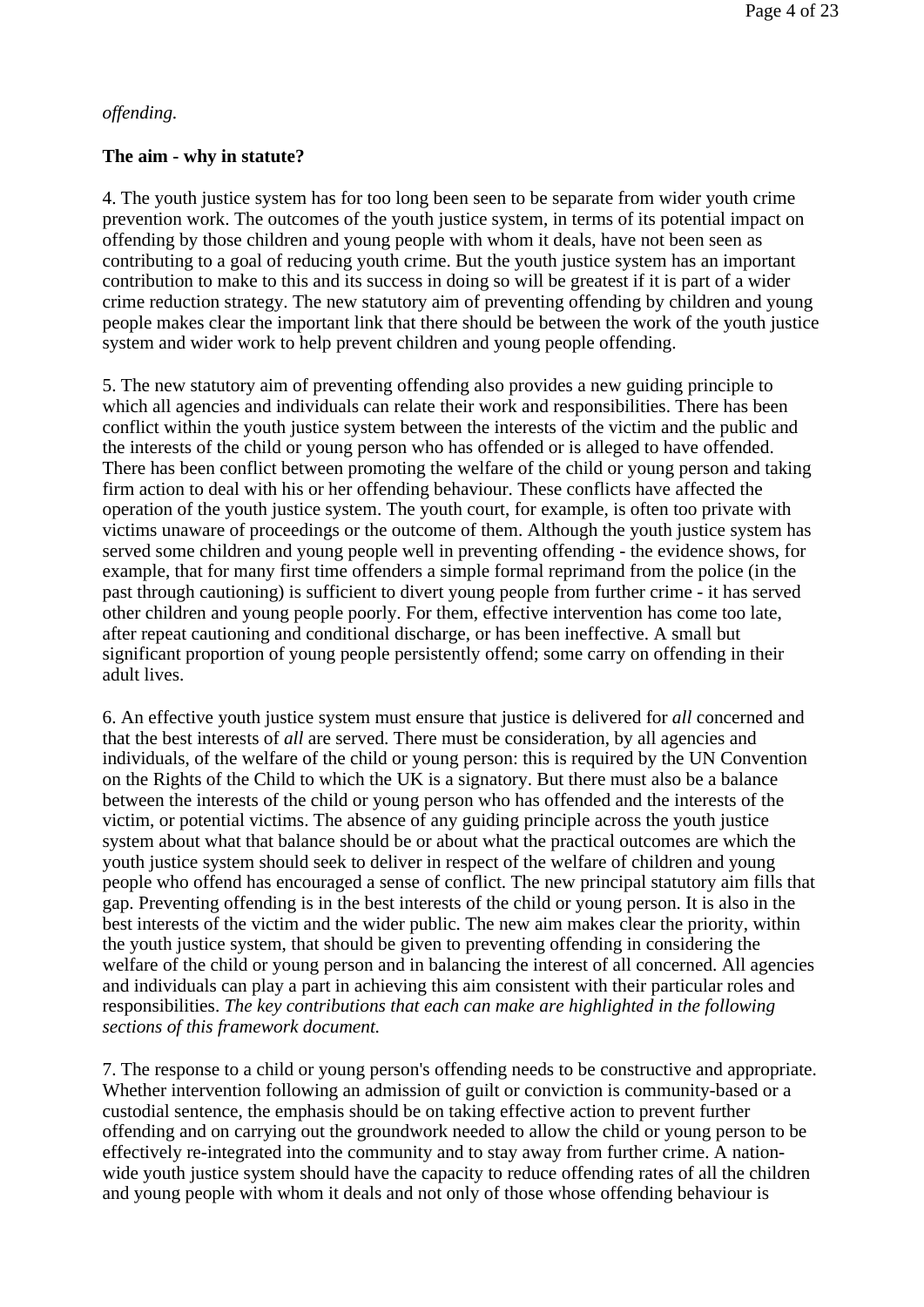easiest to tackle or of those who live in areas where local youth justice services have developed further than others.

8. Many young people who offend can be dealt with effectively in the community and all areas need to ensure that a full range of community penalties are available, delivered and enforced in line with legislation and national standards. The Crime and Disorder Act provides for a new police final warning scheme and a range of new court powers which strengthen and widen the scope for effective community-based intervention when children and young people first offend.

9. For those whose offending is serious or persistent, custody may, however, be the only way of protecting the public from further offending. It may be the best way of bringing home to the young person the seriousness of his or her behaviour and the best way of preventing the young person from continuing to offend. Placing a young person in a secure environment that provides discipline, structure, education and training, as well as programmes to tackle offending behaviour, may provide a vital opportunity for the young person to break out of a pattern of offending and regain control of his or her behaviour. Good quality custodial facilities, as well as community based provision, need to be an integral part of youth justice services so that the youth justice system can intervene effectively with all children and young people who offend.

10. Preventing offending and re-offending is in the best interests of all concerned. It promotes the welfare of the child or young person. It protects the victim and the public. *The statutory principal aim of preventing offending provides a new starting point for multi-agency working in the youth justice system. It provides a clear benchmark against which to measure success.* 

### **Achieving the aim - key objectives**

11. There is no single or simple way of preventing an individual child or young person offending. The factors that put young people at risk of offending, which are well documented in research<sup>1</sup>, include:

- troubled home life, including poor parenting, criminal family member, violence or abuse
- $\bullet$  peer group pressure
- poor attainment at school, truancy and school exclusion
- personal issues such as drug and alcohol misuse or mental illness
- deprivation such as poor housing or homelessness.

Tackling these factors, and other specific aspects of a child or young person's offending or reoffending requires input from a range of agencies and services both at a strategic level in planning and resourcing local service provision and at a practical level in deciding and delivering a package of intervention to help prevent offending by an individual child or young person. Our chances of achieving this, and of delivering the new statutory aim for the youth justice system, will be greatest *if all agencies and individuals within the youth justice system work in partnership together* to deliver a clear set of objectives and if the work of those agencies and individuals is undertaken against the background, and as an integral part, of a wider youth crime prevention strategy. There are *six key objectives* which all contributors to the youth justice system are asked to reflect in the way they plan, carry out and monitor their work, as appropriate to their individual roles and responsibilities.

### **Six objectives**

### **1. The swift administration of justice so that every young person accused of breaking the law has the matter resolved without delay**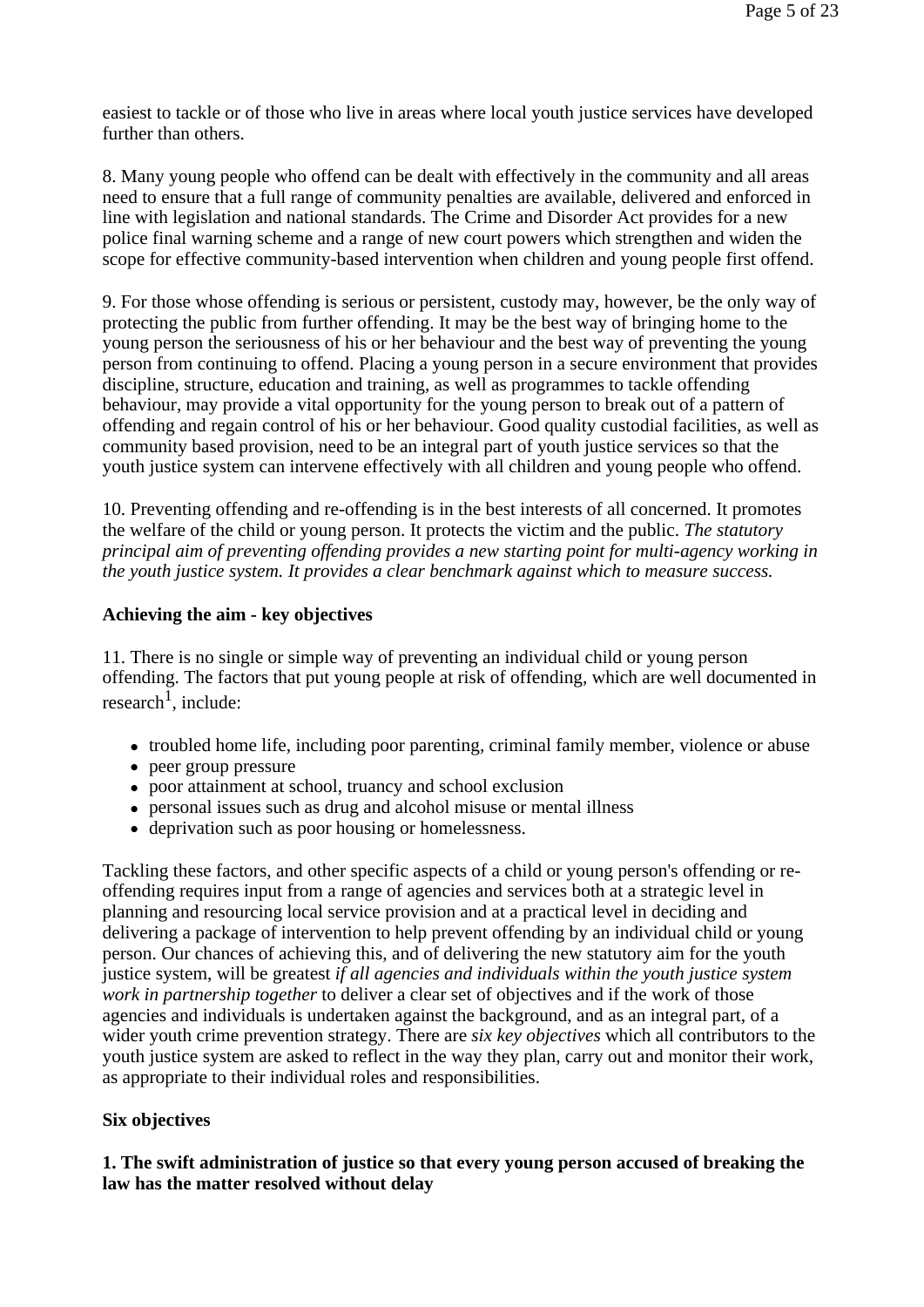Speedy procedures avoid the uncertainty and stress of a long wait for trial for the child or young person accused of an offence and for the victim of the alleged offence; minimise the risks of any offending while awaiting trial; ensure that, if found guilty, the sentence is meaningful and understood by the young person as a consequence of his or her behaviour; and ensure that early action can be taken to help prevent any further offending. Dealing with cases quickly, so that action can be taken to prevent further offending if the young person is found guilty, is particularly important where the child or young person concerned has a history of offending or is alleged to have committed several offences. The Government has set a key performance target for all agencies of halving the national average time of 142 days, in 1996, from arrest to sentence for persistent young offenders.

*Key contributors - police, defence and prosecution lawyers, justices' clerks and court staff, magistrates, judges, youth offending team members, social workers, probation officers, teachers and health workers responsible for preparing or contributing to court reports and those responsible for bail information schemes, bail support schemes, secure remand facilities etc.* 

### **2. Confronting young offenders with the consequences of their offending, for themselves and their family, their victims and the community and helping them to develop a sense of personal responsibility**

Understanding the effect of their behaviour on others, particularly the victim, is an important lesson for a young offender to learn. If young people understand the consequences of their behaviour, and take personal responsibility for it, they are less likely to repeat it.

*Key contributors - police, magistrates and judges, youth offending team members, social workers, probation officers, officers in charge of attendance centres and those responsible for secure facilities and for delivering community penalties.* 

### **3. Intervention which tackles the particular factors (personal, family, social, educational or health) that put the young person at risk of offending and which strengthens 'protective factors';**

The nature and causes of a young person's offending and the most effective way of dealing with it will vary. A full range of interventions and orders needs to be available locally. Interventions in the community and in custody should reflect the nature and seriousness of the offending and should target the particular causes of the young person's offending. They should also seek to strengthen those factors and influences that are likely to discourage offending and encourage the young person to use his or her time and opportunities positively. A primary aim should be to re-integrate the young person into the community.

*Key contributors - police, magistrates, judges, youth offending team members, social workers, probation officers, health and education workers and others involved in delivering community and custodial penalties.* 

### **4. Punishment proportionate to the seriousness and persistence of the offending**

If young people who do offend, their victims and the wider public (including in particular other children and young people), are to have confidence in the youth justice system, they need to feel that the response fairly reflects the seriousness of the offending as determined by the court, taking account of all the circumstances of the case.

*Key contributors - police, magistrates, judges, youth offending team members*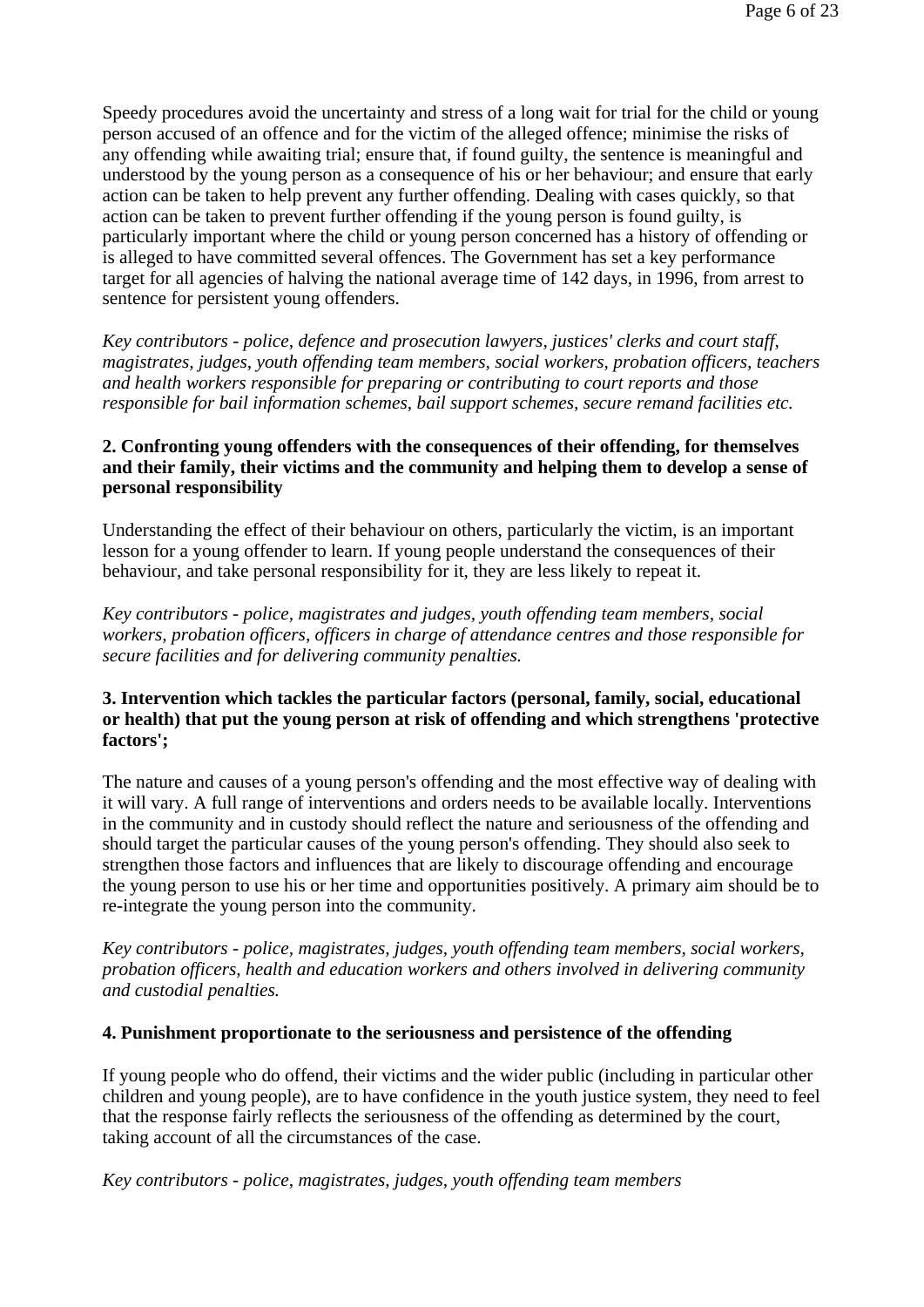### **5. Encouraging reparation to victims by young offenders**

Making amends through reparation gives the young person the opportunity to take responsibility for, and control of, his or her behaviour and to make a new start. It helps the young person to understand the impact of his or her behaviour on others. It can also help the victim deal with the consequences of the offence.

*Key contributors - magistrates, judges, youth offending team members, social workers, probation officers, others involved in the delivery of community and custodial penalties and agencies working with or representing the interests of victims.* 

### **6. Re-inforcing the responsibilities of parents**

Research shows that poor parenting is one of the key influences on the likelihood of a young person offending. Parents and guardians have a primary role to play in preventing their children from offending and, if they do offend, from re-offending. They also have a primary role in supporting children and young people who are accused of offending through the whole of the youth justice process - while awaiting trial, during trial and, if guilty, in helping them to comply with the final warning intervention or sentence. Some parents may need support and encouragement to fulfil these roles. Providing such support and encouragement, where it is needed, will help ensure that the young person's rights are protected during any proceedings and that they are able to participate in and understand proceedings. As an integral part of the response to a young person who has offended, it will also help prevent further offending.

*Key contributors - police, justices' clerks' and court staff, magistrates, judges, youth offending team members, social workers, probation officers, health workers and others involved in delivering parenting guidance and support .* 

12. In delivering *all* these objectives, and in all other work with children and young people in the youth justice system, agencies and individuals must carry out their responsibilities *fairly and without discrimination on grounds of race, sex or any other irrelevant factor.* Section 95 of the Criminal Justice Act 1991 makes clear the responsibility of all those involved in the administration of justice to avoid unfair discrimination.

### **Achieving the aim - practical action**

13. Provisions in the Crime and Disorder Act 1998, combined with existing powers, provide an important new framework for practical action to achieve the principal statutory aim of preventing offending and the six supporting objectives.

# **Local multi-agency working**

"I have been closely involved with the youth justice system over many years - as youth worker, magistrate, constituency MP and now Minister of State. I know that there is an enormous amount of experience, skill, enthusiasm and commitment across the all the youth justice services which if brought together effectively can make a significant impact on preventing young people offending. I believe this framework document and the provisions in the Crime and Disorder Act will provide the structure, guidance and impetus needed for practical action to achieve the statutory principal aim."

**Alun Michael, Minister of State, Home Office**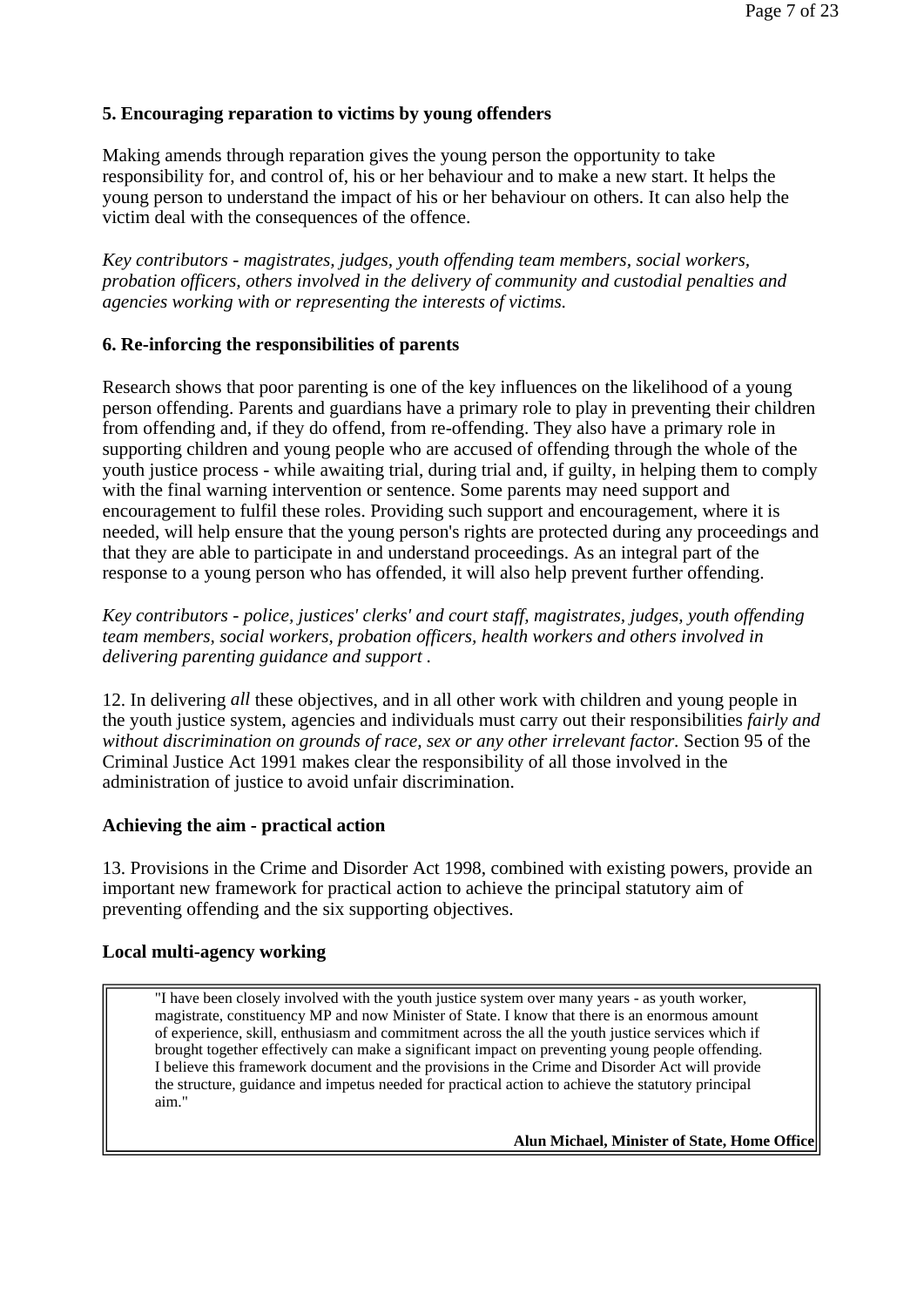"I commend this framework document to local authorities, health authorities and other agencies in Wales who will be playing their part in implementing the new Act. Effective inter-agency working will be crucial in addressing the key aim of preventing offending by young people. Youth offending teams are central to the new arrangements, and I look to all agencies to work together with a sense of commitment and purpose over the coming months to ensure that teams for their areas are established effectively."

#### **Jon Owen Jones, Parliamentary Under Secretary of State, Welsh Office**

14. The Crime and Disorder Act sets a statutory framework for **multi-agency working, key to**  *all objectives.* Multi-agency working requires:

### <sup>z</sup> *clear, integrated structures*

14.1 A youth justice system based on multi-agency working needs effective local and national structures in which responsibilities and accountability are clear and which are grounded in a *wider youth crime reduction strategy.* Action to prevent children and young people offending should not start or finish with the youth justice system. The first objective of any youth crime reduction strategy should be to stop children and young people ever becoming involved in crime. General crime reduction strategies and, where appropriate, targeted intervention with children and young people at particular risk of offending should provide the context within which the work of the youth justice system is undertaken.

14.2 The Crime and Disorder Act 1998 provides an important new framework for multi-agency working in the youth justice system. It *introduces youth offending teams,* as required by section 39 of the Act, as the core of inter-agency working between the *police, the probation service, social services, education and health authorities* and as a new focus for co-operation between *all local youth justice agencies, individuals and professional groups.* The structures should be an integral part of wider local criminal justice arrangements so that the youth justice system can benefit from that wider support and can manage older offenders effectively. But it should also be part of a wider youth crime reduction strategy. Youth offending teams should have a clear focus on and remit to reduce offending by young people; links with key services outside the youth justice system such as *employment services, housing services, youth, career and leisure services and voluntary organisations working with young people* are important.

14.3 The new district or borough-based *crime and disorder reduction strategies,* required by section 6 of the Crime and Disorder Act, provide the wider crime reduction framework. Paragraph 7(b) of Schedule 2 to the Children Act 1989 already requires local authorities to take steps to encourage children and young people not to commit offences. Sections 11 and 14 of the 1998 Act provide powers - child safety orders (to be co-ordinated by youth offending teams) and local child curfews - for targeted early intervention with young children (below the age of 10 years) at risk of offending. Section 1 provides for anti-social behaviour orders to enable local authorities, with the police, to intervene to prevent anti-social behaviour, by those aged 10 and above.

### <sup>z</sup> *common understanding*

14.4 People from different agencies and working backgrounds have different experiences, different working practices and different responsibilities. Effective working relationships depend on understanding and respecting those differences and on working within them. Conferences, appropriate joint training and a local forum for practitioners to discuss and exchange information and experience - such as a *youth court user group, Area Criminal Justice Liaison Committee* or other local forum - can all help achieve a common understanding. Elected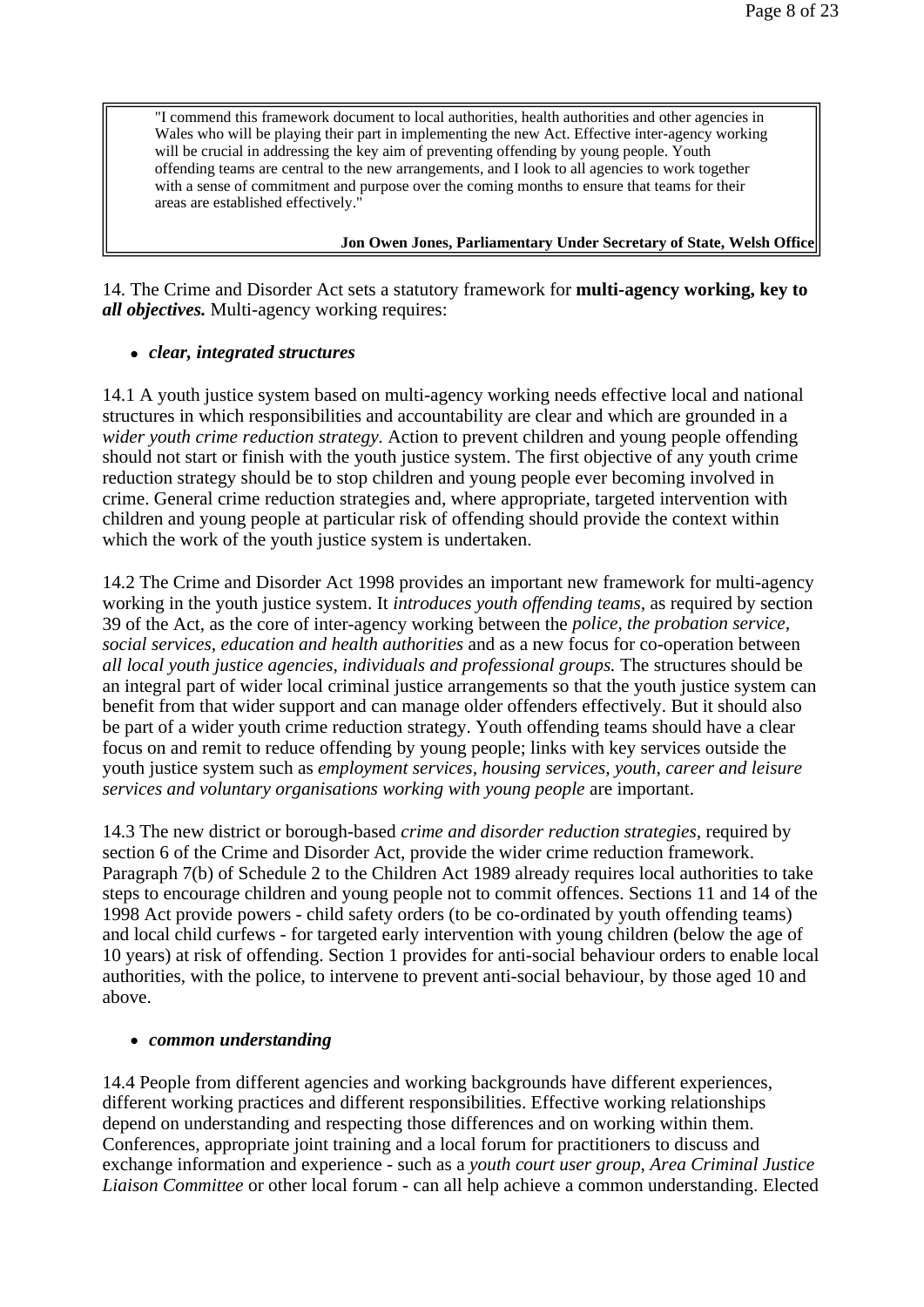members' forums can also be important in developing a common understanding.

### <sup>z</sup> *joint planning*

14.5 An effective youth justice system, which makes best use of resources, requires agencies to work together within a shared plan for the delivery of services. The plan needs clear objectives and performance targets. The key agencies and services which need to be involved in joint planning are *local authorities with responsibility for social services and education, the probation service, police service and health authorities* but such planning should be undertaken in *consultation with other agencies* so that they understand and can contribute, in a manner consistent with their particular responsibilities, to the overall plan. The basis for such planning should be a *joint audit* of patterns of youth crime and available services in the area, drawing as far as possible on the audit of wider crime and disorder problems required under section 6 of the Crime and Disorder Act.

14.6 Section 40 of the Crime and Disorder Act requires local authorities with responsibility for social services and education, after consultation with the *probation service, police service (chief constable and police authority) and health authorities,* to draw up an annual youth justice plan setting out how youth offending teams and relevant youth justice services are to be delivered locally. These services are listed at Annex A; they include pre-court services, such as appropriate adult schemes, bail support, remand provision and the final warning scheme; court services, such as the preparation of reports; co-ordination and supervision of sentences; and coordination of certain preventative measures such as the child safety order and parenting order. The Act also requires consultation with district councils where the relevant local authority is a county council. Inter-departmental guidance on the setting up and operation of youth offending teams (see Annex B) encourages wide consultation across the local youth justice system in establishing these teams and services.

14.7 Under section 6 of the Act local audits of levels and patterns of crime and disorder need to be undertaken to help draw up the new district or borough-based crime and disorder reduction strategies. The youth justice plan will be one of the vehicles available for taking forward objectives in the crime reduction strategy for tackling youth offending. The plan will also be one way of taking forward local authority responsibilities under the Children Act 1989 for preventing children committing crime. The youth justice plan should, therefore, draw on relevant services under the children's services plan required under that Act. It should also be consistent with the local authority behaviour support plan required by the Education Act 1997 and the Drug Action Team's annual action plan. It needs to take account of the wider criminal justice arrangements locally of which it is a part and be consistent with the local policing plan required under the Police Act 1996 and with the local probation service plan.

### <sup>z</sup> *combining or pooling of resources*

14.8 Combining or pooling resources, where this is appropriate, can maximise benefits and avoid duplication of effort. A combined or pooled budget for the provision of youth offending teams and youth justice services allows for better decision-making and better targeting of resources so that offending behaviour can be tackled as a whole and not piecemeal.

14.9 Under the annual youth justice plan, *local authorities, the probation service, the police service and health authorities* will combine staff and other resources to deliver youth offending teams and a full range of youth justice services (sections 38 and 39 of the Crime and Disorder Act). The Act allows those agencies to provide for the teams and services out of a pooled budget established by the local authority. The pooled budget can be used to pay for staff and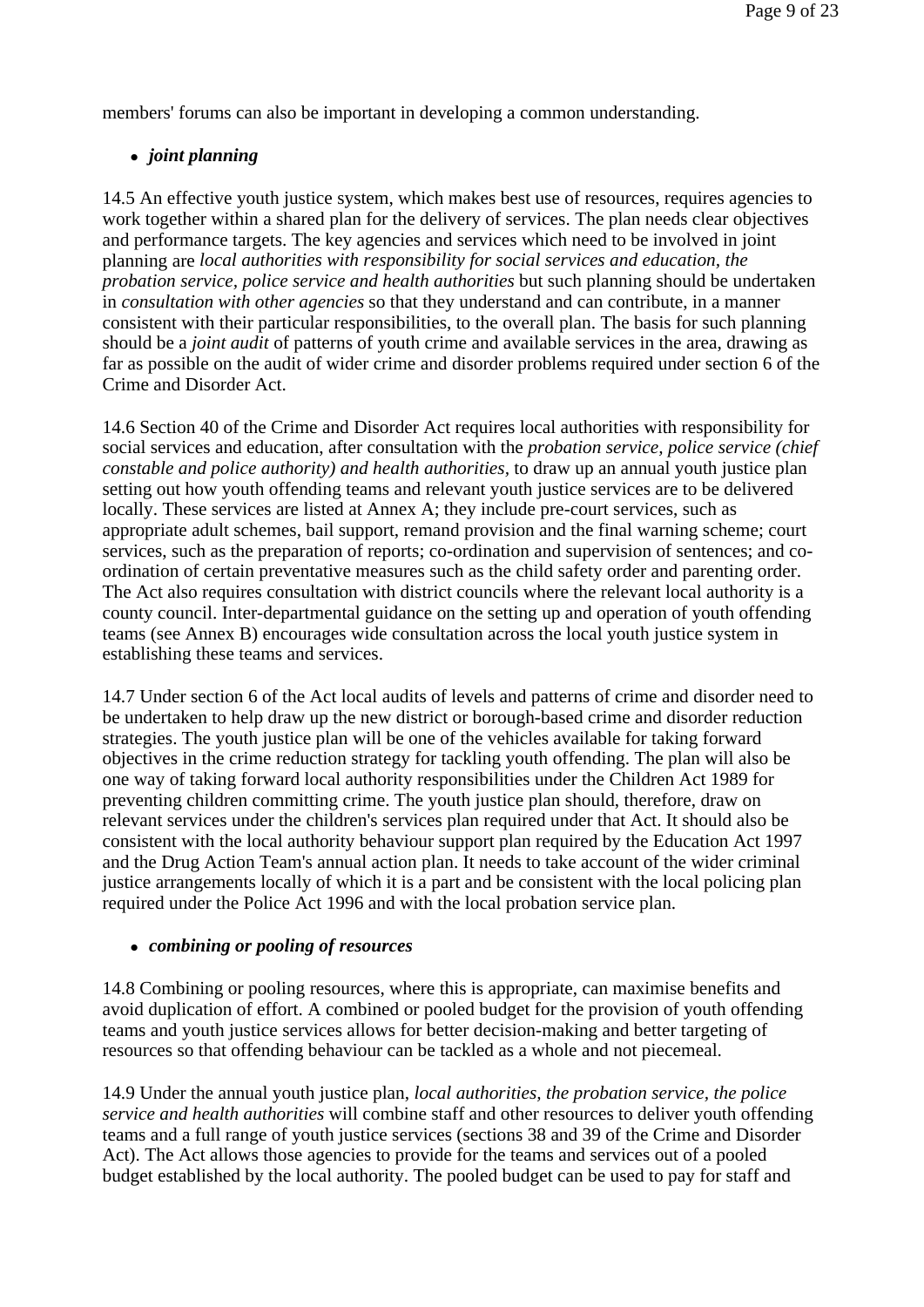accommodation costs and to purchase or commission relevant youth justice services from statutory, voluntary and private sector agencies.

### <sup>z</sup> *sharing of information*

14.10 Information about an individual's current and past offending behaviour and relevant family circumstances and education and health needs is essential if interventions are to be targeted effectively to prevent re-offending. Section 115 of the Crime and Disorder Act makes clear that information can be disclosed to and used by *local authorities, health authorities, the probation service, the police service and others, including voluntary organisations, working on behalf of these agencies* for the purposes of the provisions of the Act. This includes the work of youth offending teams in delivering youth justice services, including the preparation of reports to courts, and in other work to prevent offending.

14.11 Inter-departmental guidance on the setting up and operation of youth offending teams (see Annex B) sets out key principles concerning the sharing of information. Consistent with data protection legislation, local protocols agreed between all the agencies can help ensure that information is held and used appropriately, and that all the different agencies and individuals working in the youth justice system in that area have confidence in the arrangements.

### **Pre-court procedures**

"I believe that this framework document will be invaluable in helping practitioners from all agencies carrying out functions in relation to the youth justice system to work together to achieve the statutory aim and to reduce delays. I support and endorse it."

**Ross Cranston, Solicitor General** 

15. The Crime and Disorder Act also makes procedural changes to encourage **efficient, fair and effective pre-court procedures, key to** *objective 1.* Efficient and effective procedures require:

### <sup>z</sup> *efficient handling of cases*

15.1 The speed, as well as the way, with which we deal with cases can make a difference to the likelihood of further offending. Resolving cases quickly is equally important for victims and for those children and young people wrongly accused.

15.2 The Crime and Disorder Act 1998 introduces certain new procedures and case management arrangements to help deliver an efficient service; it also provides for statutory time limits to be introduced (for details, see *Crime and Disorder Act 1998: Introductory guide*, Home Office Communication Directorate, 1998 - see Annex B).

15.3 Other good practice measures can help speed up the process without compromising the principles of justice.

- *Defence lawyers* acting quickly and efficiently, once instructed by their clients, can help reduce delay, particularly where the young person admits the offence and wants to make an early guilty plea.
- An efficient *police* final warning scheme will ensure that cases not serious enough for prosecution are dealt with quickly and that the effect of any intervention has maximum impact and effect. The reprimand or warning should be administered quickly by *the*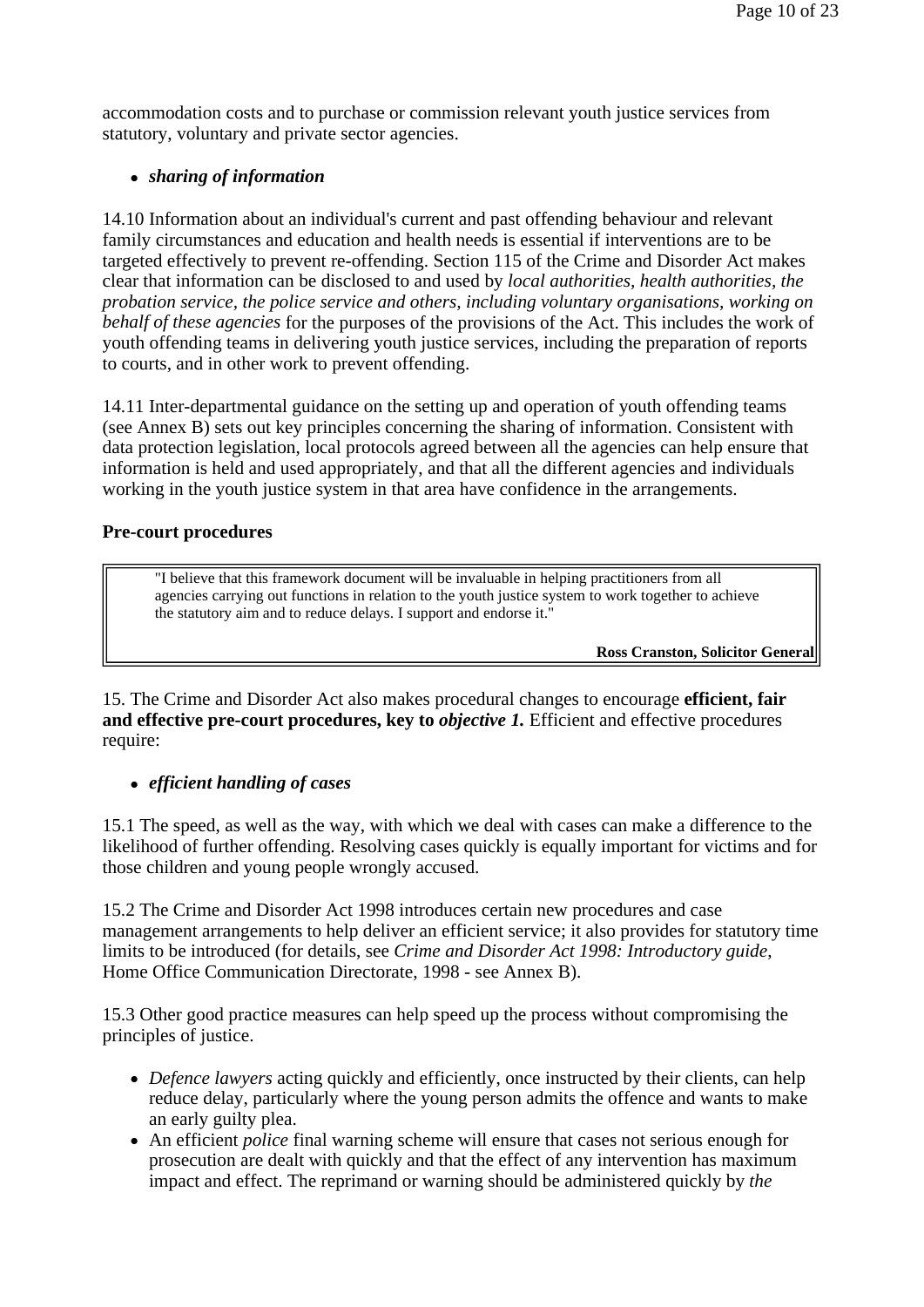*police* following arrest and an admission of guilt: an assessment by the *youth offending team* and work to prevent further offending should follow within days of a final warning.

- Joint working by the *police and the Crown Prosecution Service* from the start of cases and facilities for *defence solicitors* to interview clients in privacy at police stations can help to avoid unnecessary delay in the early stages of case preparation. Timely review of the case and advance disclosure by the *CPS;* timely submission of a defence statement by *defence lawyers;* and early notification of the time of the court hearing to witnesses, and the defendant, by the *CPS* and *defence lawyers* will help ensure an effective court hearing.
- Effective *listing* of cases by *courts*, avoiding *unnecessary adjournments* in *court proceedings* and prompt *preparation of reports for the court by youth offending team members, social workers, probation officers and others*, when required, can help ensure cases are completed with out delay.
- Fast tracking schemes, involving *police, CPS, courts, defence lawyers, youth offending teams, and others involved in preparing reports for courts, ensure that priority is given* throughout the process to young offender cases, and in particular, to persistent young offender cases.

Further good practice guidance is contained in *'Tackling delays in the youth justice system: Inter-departmental circular',* issued in October 1997 (see Annex B).

### • *effective support for the young person on arrest and awaiting trial*

15.4 Children and young people who are alleged to have committed an offence may need support at the police station in order to explain, face up to and take responsibility for their behaviour and in order to understand the implications of decisions they may need to take. They may also need support while awaiting trial in order to help ensure they attend the court hearing and to help avoid any offending. The starting point for this is clearly parents or guardians or, where a child is in the care of a local authority, the person responsible for that child or young person. But *'appropriate adult services',* facilities for *defence solicitors* to interview clients in privacy at *police* stations, *bail information, bail support, non-secure remand facilities*, such as remand fostering, and *secure remand facilities* are also important. Key contributors to pre-court services are *youth offending teams, social workers, probation officers and those running community based and secure remand facilities.* 

15.5 The nature of the support provided for children and young people on remand will depend on the seriousness of the alleged offending and the circumstances of the case. Effective provision in the community (eg bail support) will help ensure that most children and young people can be supported at home or in non-secure facilities. For some, however, secure facilities may be the only way to prevent offending, protect the public and ensure the best interests of all concerned. *Good quality bail support, non-secure and secure remand facilities* are all an integral part of youth justice provision.

### • *appropriate training for those dealing with young people in precourt stages of proceedings and administering reprimands and warnings*

15.7 *Police officers,* those acting as *appropriate adults* and *defence solicitors* are most likely to have first direct contact with the child or young person and need to be able to communicate effectively with them. So too do *those police officers who administer reprimands and warnings.*  Training can help in improving communication skills and in ensuring fair and equal treatment.

# **Court proceedings**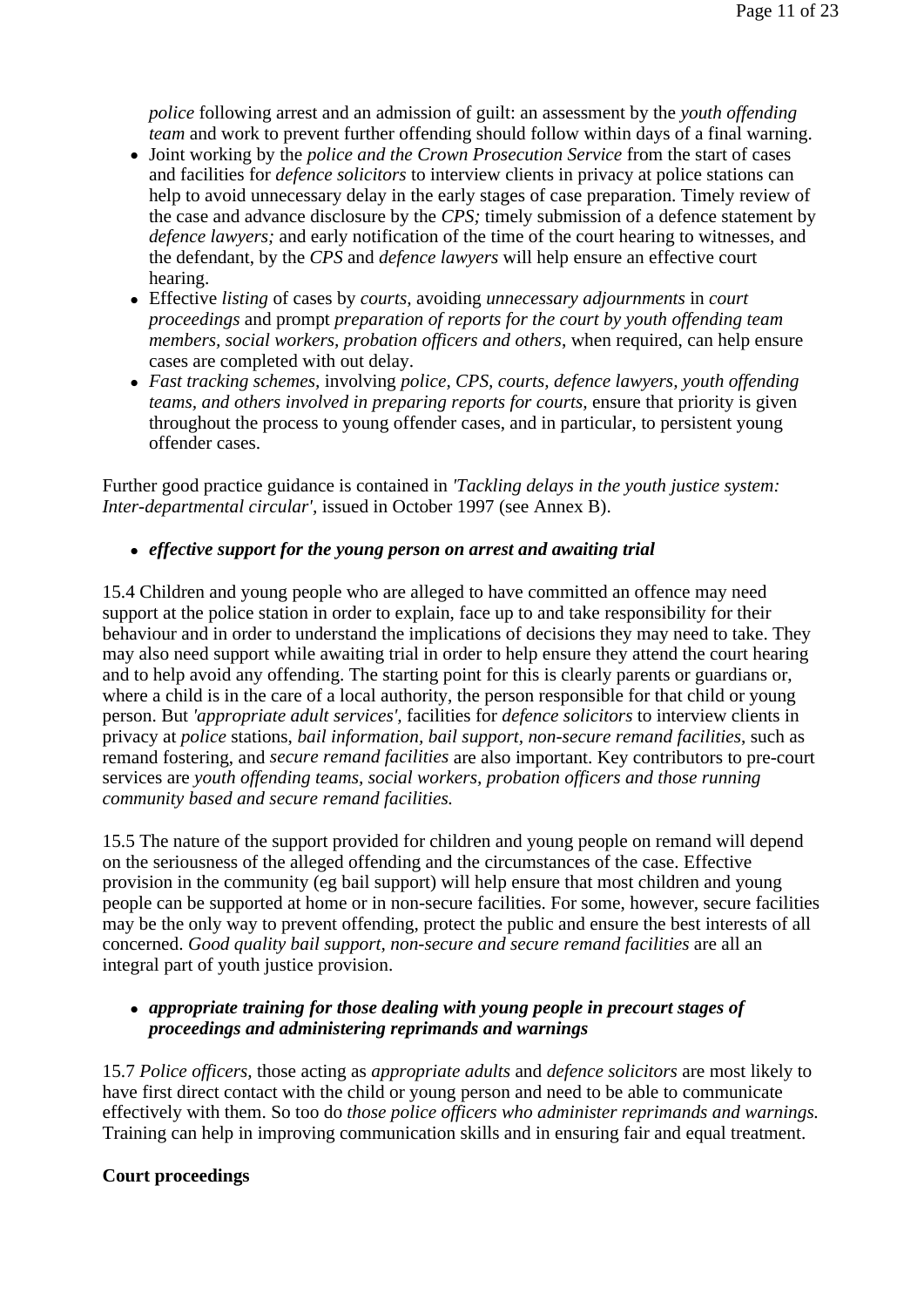"The new statutory aim is relevant both to the way the courts deal with young defendants, and to sentencing decisions. It does not change or supersede the existing statutory provisions governing sentencing. Nor does it make the courts any less independent in their decision-making. But it should help to set a clear direction. For example, it has sometimes been said that punishing a young offender, and seeking to promote his welfare, are two conflicting appproaches to sentencing. The new aim makes it clear that the purpose of the youth justice system is to prevent offending. All of the tools which are now - or shortly - being made available to sentencers should be considered and utilised in whatever way will best help achieve that aim."

#### **Geoff Hoon, Minister of State, Lord Chancellor's Department**

16. If young people are to engage with the youth justice process, understand it and participate on equal terms within it, **court proceedings must be appropriate to the age of the child or young person. This is key to** *objectives 2 and 6.* It requires:

### • *an appropriate court environment*

16.1 If children and young people who appear in court are to engage effectively with proceedings and understand and learn from them, the proceedings need to be conducted in a manner which takes account of the maturity of the child or young person and allows him or her to participate in an appropriate way. When children and young people are legally represented in court, their representative *(defence lawyer)* has a responsibility to ensure that all information relevant to the young person's defence is heard by the court. But this should not preclude the child or young person from participating in proceedings. Neither should it preclude participation by a parent or guardian. The lay-out of courts, a matter for *justices' clerks;* the language used by *magistrates and judges* in court; the opportunity that *magistrates, judges and defence lawyers* allow for the child or young person (or parent/guardian) to speak for him or herself and to be addressed directly in court; and the readiness of *magistrates and judges* to explain proceedings and the meaning of the sentence imposed are all important.

### • *attendance at court by parents, guardians or other child carer*

16.2 Parents or guardians, or where the child or young person is in the care of the local authority, that authority have a responsibility for a child's behaviour. They should always be encouraged to attend court. Section 34A of the Children and Young Persons Act 1933 *requires*  parents or guardians, or a local authority representative, to attend any criminal proceedings where the child or young person is under 16 years of age.

16.3 Early notification of the date and time of hearings, and in the case of those parents whose child is under 16, of the legal requirement to attend court, will help ensure that parents are in court with their child. The *police* should have clear formal arrangements for informing parents and the child or young person about the date at which they must make a first appearance in court. *Court staff* should make sure that parents and the child or young person know when they must next appear in court, where cases are adjourned. In addition the *police, the Crown Prosecution Service, court staff, defence lawyers and youth offending team members are all* likely to have informal opportunities to encourage parents to attend court.

### • *appropriate training for those dealing with young people at court,*

16.4 Training in communication skills and in avoiding discrimination on the grounds of race, sex or other irrelevant factors is as important for those dealing with children and young people in court as it is for those who deal with them outside court proceedings. Familiarity with and understanding of the law relating to youth justice and regular updating of knowledge and skills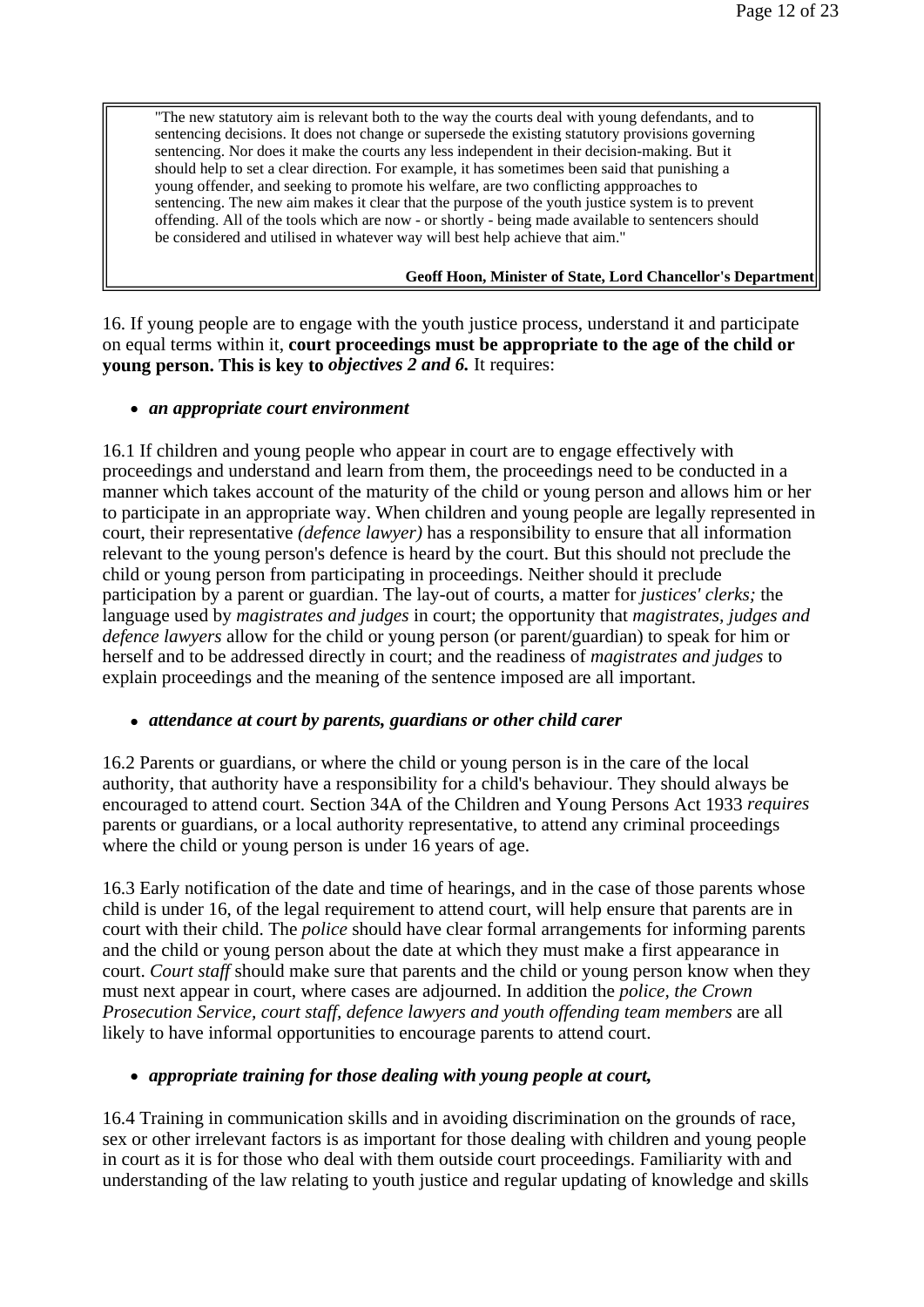are also essential. Key contributors to court proceedings are *magistrates, judges, justices' clerks, defence lawyers, the CPS, youth offending team members, social workers and probation officers.* 

### **Effective intervention**

"It is particularly important that young people understand the nature of their offence and make amends. This framework document and the associated provisions in the Crime and Disorder Act provide a sound basis for encouraging personal responsibility and bringing home to young people the consequences of their actions. The document also emphasises the importance of effective intervention based on a range of responses and the key role of parents in helping to keep young people out of trouble."

#### **Charles Clarke, Parliamentary Under Secretary of State, Department for Education and Employment**

17. The Crime and Disorder Act 1998 provides a range of new police and court powers which, with existing powers, will help ensure **effective intervention, key to** *objectives 2, 3, 4, 5 and 6.*  Effective intervention requires:

### <sup>z</sup> *proportionality and consistency*

17.1 The sentencing framework of the Criminal Justice Act 1991 requires the sentence imposed to be commensurate with the seriousness of the offending or, in the case of custody imposed for a sexual or violent offence, such as is necessary to protect the public from serious harm from the offender. In considering the seriousness of any offence, the court should take account of the circumstances of the offence and the offender and may take account of any previous convictions or any failure to respond to a previous sentence. Timely and accurate information from *the police or youth offending teams* can help avoid delay. The court should make the sentence decision in the light of the seriousness of the offence; subject to that they should have regard to the best option for preventing offending. Court of Appeal judgements, sentencing guidelines made under section 80 of the Crime and Disorder Act, and the Magistrates' Association's advice to magistrates (sentencing guidelines) provide sentencing guidance for *magistrates and judges.*  Home Office guidance for the *police* on the operation of the final warning scheme under sections 65 and 66 of the Act provides advice on the circumstances in which it is appropriate to give reprimands and warnings and on the nature of interventions following a warning (see Annex B).

### • *encouraging the young person to accept responsibility and make amends*

17.2 Depending on the circumstances, restorative justice approaches, victim/offender mediation and direct reparation to the victim may each have a role to play in court and non-court based interventions. Where such reparation or mediation would directly involve the victim, his or her willingness to be involved should always take priority; *victims* should not be required to participate or pressurised to do so. *Courts* when sentencing and *youth offending teams,* in the context of a final warning intervention and when preparing PSRs and other court reports, should always consider the issue of reparation and compensation. Where the victim does not want to be directly involved in reparation, reparation to the wider community may be appropriate.

17.3 Courts may impose a compensation order under section 35 of the Powers of Criminal Courts Act 1973. In addition, section 67 of the Crime and Disorder Act 1998 provides for 'reparation in kind' through a court-enforced reparation order. The Crime and Disorder Act also provides for reparation to be included as part of an action plan order (section 69) and as part of a supervision order (section 71) Reparation should also be considered as part of an intervention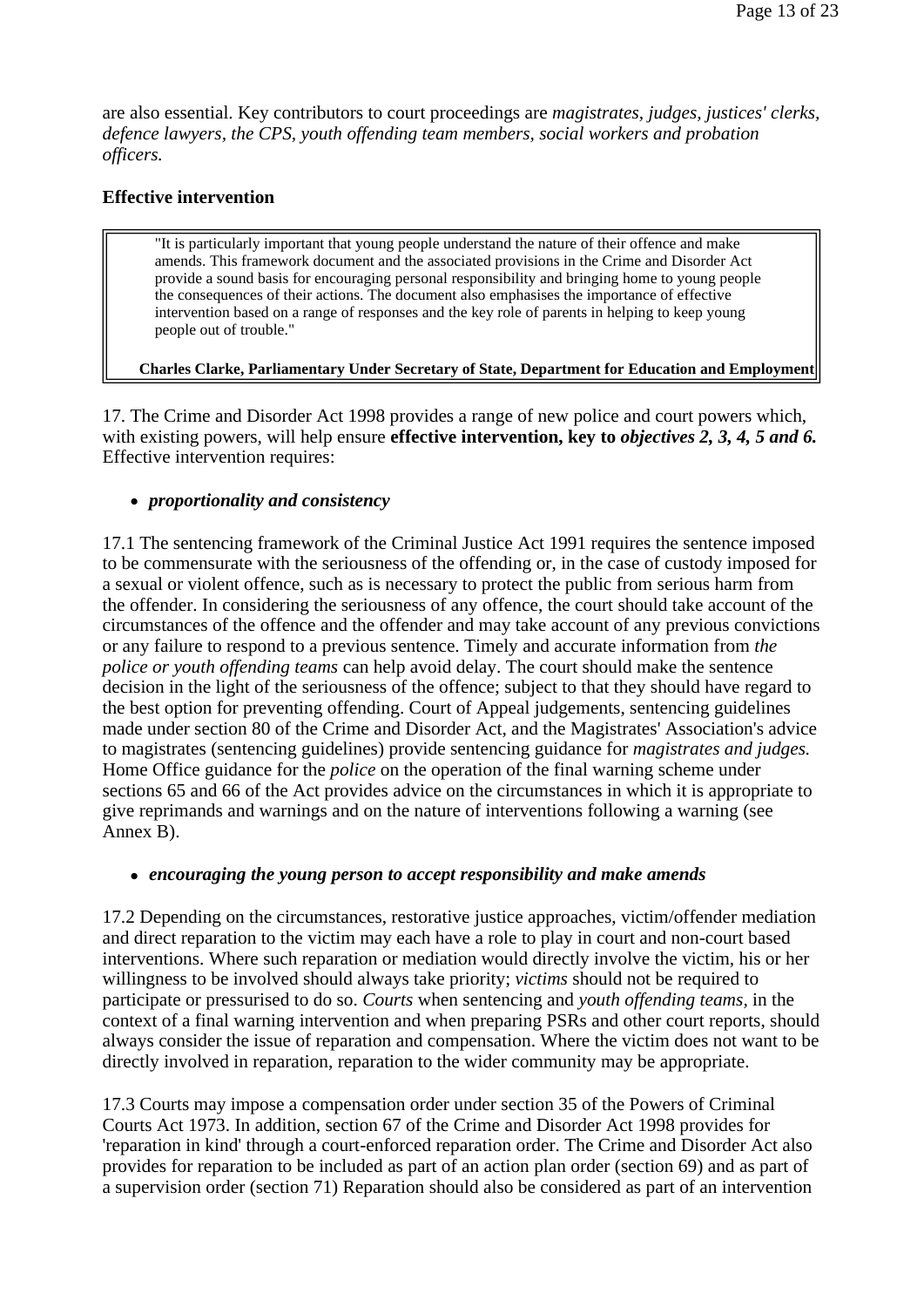following a police final warning (for Home Office guidance on the final warning scheme and new court orders, see Annex B).

17.4 It may also be valuable to the victim, as well as helping the child or young person to face up to the consequences of his or her offending, if a *victim, who wishes to do so, attends court proceedings. Lifting press reporting restrictions* following conviction may also be appropriate and helpful in preventing further offending for some young people. Guidance issued by the Home Office and the Lord Chancellor's Department in June 1998 (Opening Up Youth Court Proceedings - see Annex B) encourages *youth court magistrates* to make full use of their discretion in these areas (sections 39, 47 and 49 of the Children and Young and Persons Act 1933) and, in particular, to invite victims to attend youth court proceedings wherever possible.

#### <sup>z</sup> *effective assessment*

17.5 Getting the ingredients of the intervention right for the individual child or young person who offends - whether this is following a police final warning, a community penalty or a custodial sentence - needs effective assessment of the young person's offending behaviour and of their family circumstances, experience of education, life style and the influences on it which may be relevant to their offending. In some cases a psychiatric assessment may be needed from *health workers.* In some cases there may be child protection issues which need to be addressed through work with the *social services child protection team*. Good quality and timely presentence and other court reports, *prepared by youth offending teams, social workers, probation officers, education and health workers,* are an important part of the assessment process in sentencing.

17.6 Such information can also help those *supervising community penalties* carry out their role effectively and enable *those working with young people in custody* determine and supervise the sentence plan Assessment for a final warning intervention by *youth offending teams,* required under section 66 of the Crime and Disorder Act, will help ensure that the intervention is properly targeted and that it focuses on the causes of offending. Effective liaison between the various agencies, good information systems and early planning and preparation of reports, including the timely provision of information by the *CPS,* can help avoid delays.

### • *having available a range of responses and interventions to tackle offending behaviour*

17.7 Section 38 of the Crime and Disorder Act sets out the range of youth justice services which *local authorities responsible for social services and education, in co-operation with the police, probation service and health authorities, are required to ensure are available in their area, provided or co-ordinated* by *youth offending teams.* These are set out at Annex A. They include non-court interventions, linked to a *police* final warning, for first or second time offenders (and in very limited circumstances, third time offenders) whose offending is not serious; a range of community based sentences to help 'nip offending in the bud' when young people first appear in *court* (particularly reparation orders and action plan orders); more demanding community sentences for those whose offending requires a longer period of supervision or a more severe restriction of liberty (eg supervision orders and probation orders); and custodial sentences for the most serious and persistent young offenders. Particular attention should be given to managing a sex offender and to ensuring that effective action can be taken to tackle;

• relevant drug problems:

Section 61 of the Crime and Disorder Act provides for a drug treatment and testing order for those aged 16 and above; the Drug Action Team's annual action plan will be a focus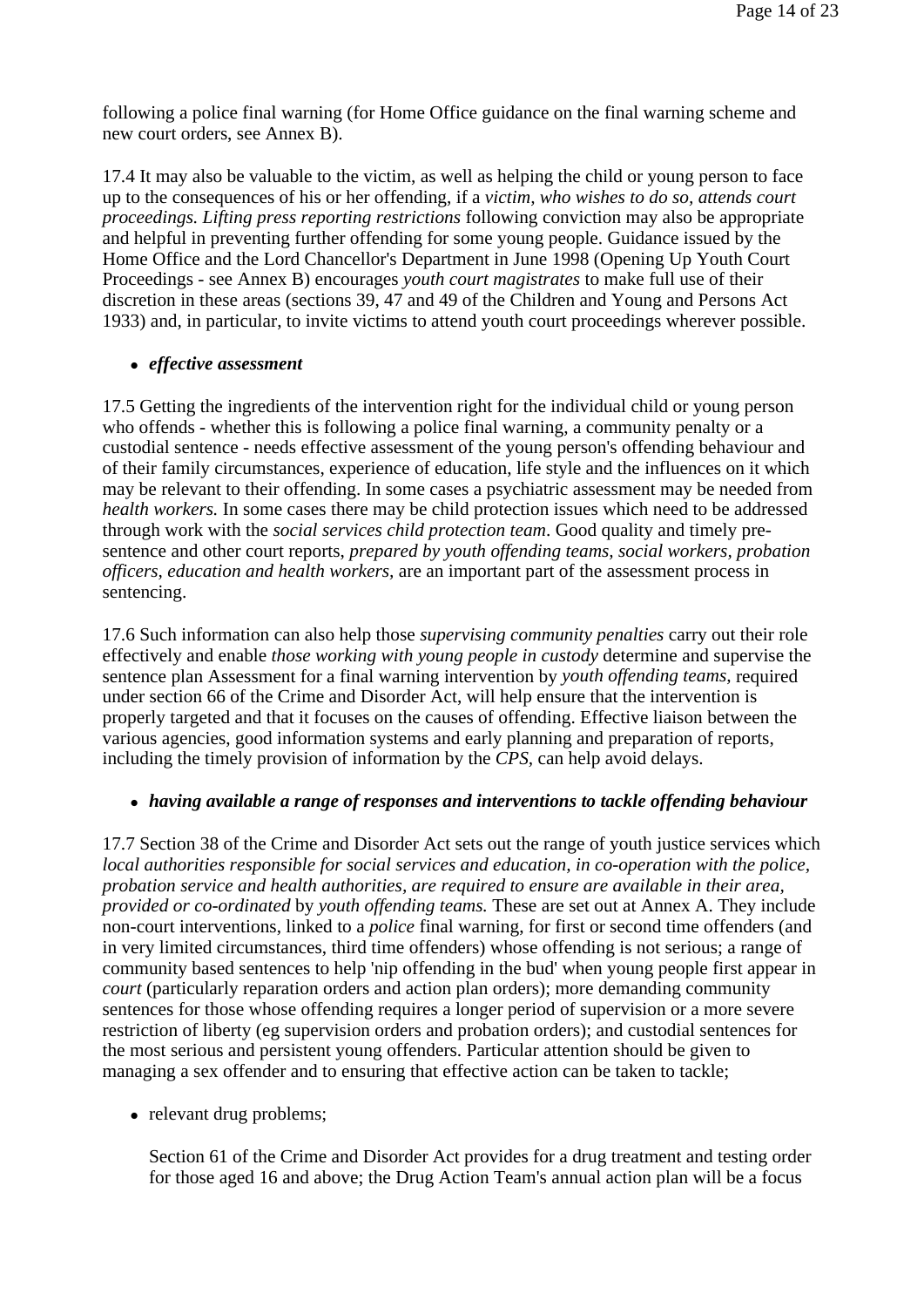for developing local preventative services, treatment and assessment services.

• relevant health problems.

The contribution of health staff in youth offending teams, together as appropriate with training of non-health personnel in identifying underlying health problems, can help ensure prompt and appropriate referral to health agencies for assessment and treatment.

17.8 *Magistrates and judges* need to be aware of the range of options locally and should indicate when requesting a report any particular aspects of the young person's behaviour that they wish to be addressed in reports. Feedback to sentencers about the effectiveness of different local programmes for intervention with children and young people who offend, through youth court user groups and other means, will help inform their decision making. *Pre-sentence reports*, where needed, should set out the way in which a community penalty or a custodial penalty, as appropriate, can help tackle offending behaviour.

### <sup>z</sup> *working with parents and guardians*

17.9 Parents may need help to support their child in keeping out of trouble or avoiding further offending. In some cases the relationship between the child and his or her parents, or the failure of the parents to take effective action to prevent offending, may be one of the causes of offending. *Courts* have powers under section 58 of the Criminal Justice Act 1991 to bind over parents to care for their child where this would help prevent further offending. Under section 8 of the Crime and Disorder Act 1998, they have powers to impose a parenting order which can require parents to attend counselling and parent training classes.

17.10 More generally, those working with children and young people who offend *(youth offending teams, social workers, probation officers, education and health workers, others working with young offenders in the community, those running secure facilities)* should seek to involve parents whenever this is appropriate and to work with them to help prevent the young person reoffend.

### **Supervision and enforcement**

"I am convinced that effective multi-agency working is a key factor in preventing and tackling offending. As two of the major agencies involved, I know just how important a role social services and health authorities have to play in the youth justice system, both as members of the multiagency youth offending teams and as individual social workers and health professionals working with children and young people generally. This framework document is a valuable aid to all those working in the youth justice system."

**Paul Boateng, Parliamentary Under Secretary of State, Department of Health** 

18. Effective intervention needs to be supported by **effective supervision and enforcement of sentences,** *key to objectives 2 and 3.* This means:

# • *dealing with children and young people fairly and firmly*

18.1 Children and young people who are subject to bail support or other remand conditions, who are subject to a court order, or are participating in a final warning intervention, need to know what is expected of them and how their behaviour will be assessed. The remand/bail conditions, the conditions of a final warning intervention, a court order or conditions of postrelease supervision should be appropriate to the age and maturity of the young person, to the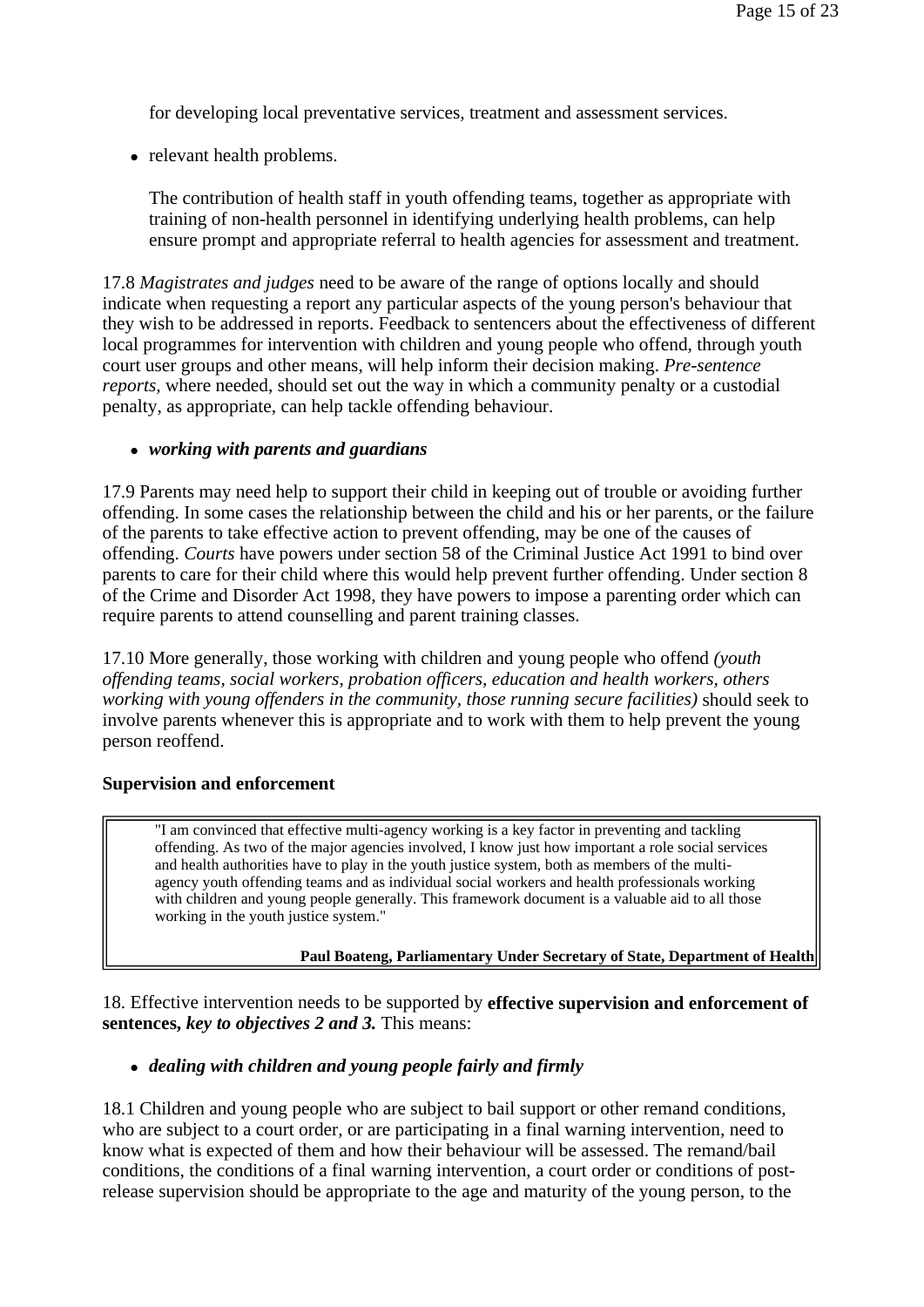risk of offending and to the offence. These conditions and the consequences of non-compliance, should be explained to the child or young person in a way that he or she can understand, by the *police or the magistrate or judge* at the point at which the bail, warning or sentence decision is taken and by the *director or governor of a secure facility,* on release from custody. *Defence lawyers, youth offending team members, social workers and probation officers can all help* ensure that the child or young person, and his or her parents, understand what is required. Those subject to a court order, in particular, need to know in what circumstances breach proceedings will be brought against them. Regular and constructive feedback, from a *responsible officer,*  about behaviour will re-inforce good behaviour and help discourage non-compliance.

18.2 Firm and swift action should be taken by the *supervising officer or the officer in charge of an attendance centre* if the child or young person fails to comply with requirements, in line with national standards in the case of court orders or in line with other guidance. The *police* and, through efficient listing of cases, the *courts (justices' clerks)* should help ensure that breach proceedings are dealt with quickly.

### • *dealing with young people in a way that encourages inclusion and re-integration*

18.3 Achieving the aim of preventing offending by children and young people means that interventions following a police final warning or as part of a sentence should seek to prevent offending beyond the formal response as well as during it. The objective should be to reintegrate the young person into the community. This means planning ahead; maintaining links with the community where a young person is serving a custodial sentence; putting in place longer term action to tackle education, employment, health issues or homelessness; and encouraging young people to become involved in sporting or other constructive leisure time activities which can provide structure and support for young people beyond their sentence or final warning intervention. *Mentoring* may have a useful role to play for many children and young people. *Family group conferencing,* where appropriate, may be helpful and constructive in identifying longer term strategies and support to prevent offending.

18.4 Those responsible for the supervision of sentences *(youth offending team members, social workers, probation officers, officers in charge of attendance centres, those working in secure facilities*) need to work with children or young people in co-operation with others, such as *family members, teachers, health workers, those working in career services, those working in youth and leisure services and mentors,* to help ensure that children and young people who have offended do not remain or become socially excluded.

### • appropriate training for those working with young people

18.5 Training for those working with children and young people under sentence or as

part of any other intervention is essential. The key contributors to supervision and enforcement are *youth offending team members, social workers, probation officers, officers in charge of attendance centres, mentors, voluntary sector workers, those working in secure facilities.* 

### **The aim - national leadership**

I am pleased to be the first Chair of the Youth Justice Board for England and Wales. The Board will play a central role in helping to achieve the changes to the youth justice system - both of philosophy and practice - which the provisions of the Crime and Disorder Act require. It will give support and direction to those agencies and individuals who are responsible for putting these changes into practice at a local level and for making a reality of the new statutory principal aim of preventing offending by children and young people. The new aim provides for a much-needed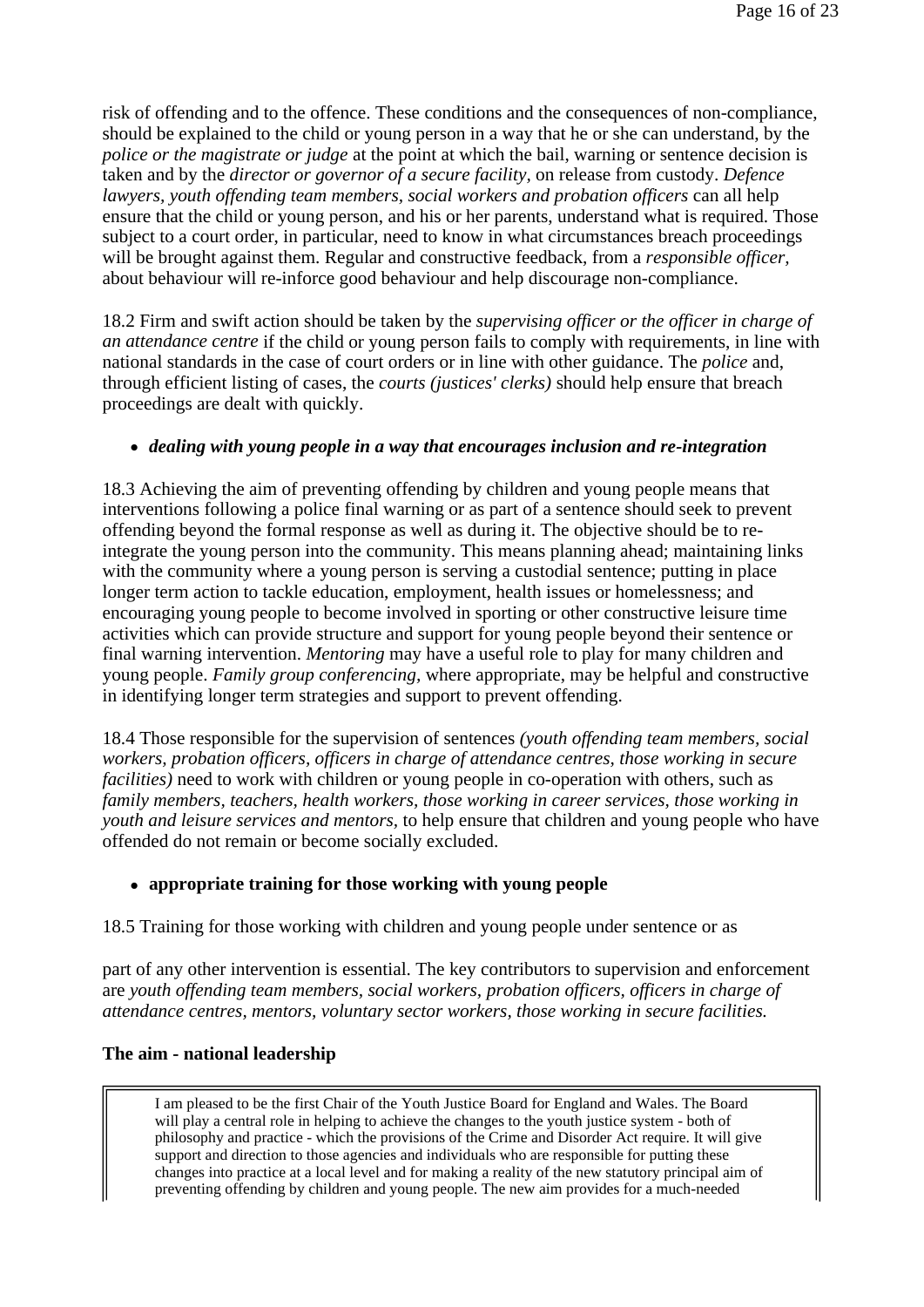clarity about the focus of the youth justice system and the outcomes that we should seek to achieve.

I see the Youth Justice Board's main task as ensuring the delivery of that aim through our work with local people. We will support the development and dissemination of good practice and monitor and evaluate the operation of the youth justice system. The guidance in this framework document on the contributions that different agencies and individuals can make to delivering the principal aim provides a helpful starting point for the work of the Board. We will want to build on and develop this guidance by learning from local experience. The members and staff of the Board will visit local areas, to promote good practice in preventing children and young people offending and to listen to the views of those working with young offenders and those at risk of offending.

The measure of our success, and that of all those working in the youth justice system, will be the extent to which young people who offend, or are at high risk of offending, are prevented from doing so by engaging in more constructive activities and lifestyles.

#### **Lord Warner of Brockley, Chair of the Youth Justice Board for England and Wales**

19. Responsibility for the day-to-day delivery of youth justice services (with the exception of some custodial facilities) lies with local agencies and accountability for these with elected members of local authorities and members of other relevant bodies. But **national oversight and leadership** are vital to the effective delivery of such services. The Government departments that have together drawn up this framework document, in consultation with the main national associations and societies, have an important role to play in delivering that oversight and leadership. Government departments provide a large proportion of the financial resources for the delivery of youth justice services through, for example, local authority funding, police grants, probation grants and provision of court services, legal aid and custodial facilities. They also have an important leadership role to play in other ways including:

- ensuring an appropriate and effective legislative framework;
- $\bullet$  reviewing and monitoring the way in which the youth justice system operates against available resources;
- providing guidance and disseminating good practice;
- $\bullet$  encouraging innovation and creativity;
- developing new approaches and new ideas;
- providing feedback to local areas about their performance;
- communicating the aims, objectives and outcomes of the youth justice system to the public.

20. To help deliver these responsibilities effectively, the Government has set up the **Youth Justice Board for England and Wales** (provided under section 41 of the Crime and Disorder Act). The Board will help provide a clear direction for the youth justice system by:

- providing support and advice to local areas to help them deliver good quality youth justice services;
- monitoring the performance of local areas in delivering youth justice services;
- advising the Government on the operation and performance of the youth justice system;
- $\bullet$  advising the Government on the way in which the statutory aim of preventing offending by children and young people can best be delivered:
- advising on the standards for the work of youth offending teams;
- publishing information.

The Board also has a key role in helping to ensure effective provision of secure accommodation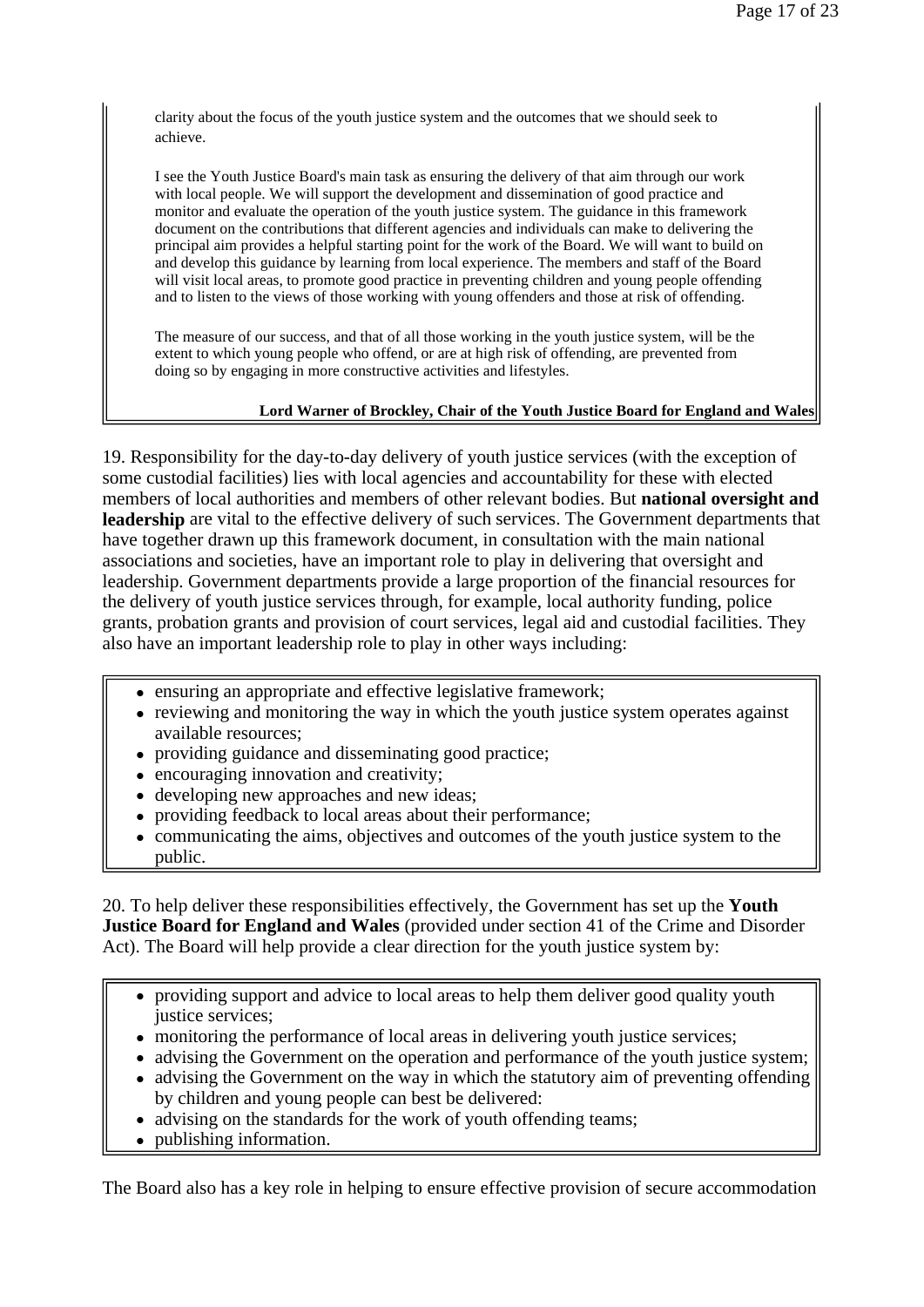for remanded and sentenced juveniles.

### **Monitoring the aim**

21. Successful delivery of the aim of preventing offending by children and young people requires effective monitoring of the youth justice system and its outcomes. Understanding the patterns of youth crime, the causes of it and the success of different kinds of intervention in preventing further offending can help plan youth justice services, target resources and inform sentencing decisions. The *Youth Justice Board* is responsible for monitoring the operation of the youth justice system and the work of youth offending teams across England and Wales. Local monitoring, and the sharing of monitoring information locally, are equally important. Local agencies need to have an accurate measure of local youth crime and related risk factors. The basic test must be 'are we reducing youth crime?'

22. Other key information includes:

- $\bullet$  time taken to deal with cases and reasons for delay *(key to objective 1)*;
- characteristics of offenders eg race, sex, education, employment, family circumstances -*(key to objectives 3 and 6);*
- use of reprimands and warnings for different kinds of offences and offenders *(key to*) *objective 3);*
- outcomes following a reprimand or final warning, including successful completion of final warning intervention and re-offending rates within 6 months, 1 year and 2 years *(key to objectives 2, 3, 5);*
- sentences imposed for different kinds of offences and offender *(key to objectives 3 and*) *5);*
- outcome following sentence including successful completion, breach rates and reoffending rates within 6 months, 1 year and 2 years *(key to objectives 2, 3, 5);*
- circumstances and outcomes of use of parenting orders, including successful completion and breach rates *(key to objective 6).*

# **Aim - check list**

23. The roles and responsibilities of the different agencies and individuals working in the youth justice system vary. Different parts of this framework document will be more relevant to the work of some agencies and individuals than others but the aim of preventing offending is common to all.

# 24. *All agencies and individuals* should:

- $\bullet$  have considered how best to carry out their responsibilities quickly and efficiently
- $\bullet$  be linked in to, and participate as appropriate in, the structure of youth offending teams
- understand the youth justice system and the legislation that governs its operation
- be familiar with local patterns of youth crime and the causes of offending by young people
- have clear objectives for each appropriate stage of their work so that performance can be assessed

25. *Together agencies and individuals* should consider agreeing *local protocols,* consistent with this framework document and other Government guidance or national standards and the legislation which it supports, to establish a clear set of procedures understood by all, joint or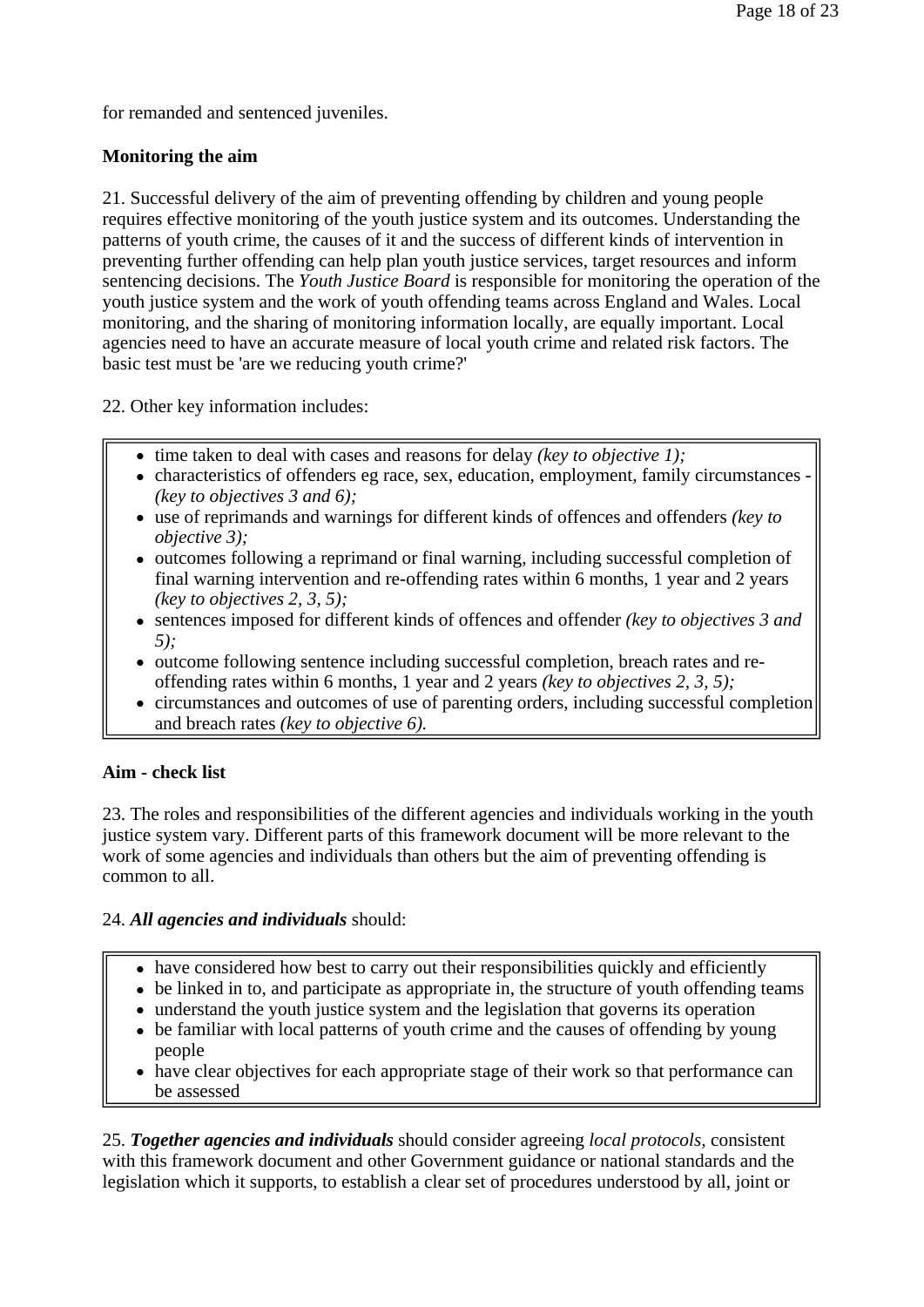shared performance targets where appropriate and an agreed approach to monitoring performance. *Youth offending teams* and those responsible for managing them are well placed to lead on this. Key areas for local protocols are:

- fast tracking procedures for persistent young offenders
- best practice procedures for other young offender cases
- arrangements for sharing information
- arrangements for providing timely access to wider services eg health services to tackle underlying health problems that may be associated with offending and relevant education services in support of offender assessment or offending behaviour programmes.

26. Through the publication of an annual youth justice plan, and other publications and events, local youth justice agencies, working with elected members, should aim to keep the *public*  informed about their work, increase their understanding of the way in which steps are being taken locally to prevent children and young people offending and ensure the public's confidence in the efficiency and effectiveness of the youth justice system.

1 See for example *Young people and crime* by John Graham and ben Bowling, Home Office, 1995. (Home Office research study 145: ISBN 1858935512).

# **ANNEX A YOUTH JUSTICE SERVICES**

Section 38 of the Crime and Disorder Act 1998 sets out the youth justice services which local authorities, in co-operation with the police, probation service and health authorities, are required to ensure are available in their area. These are:

#### **pre-court**

Appropriate adult service (Code of Practice C under the Police and Criminal Evidence Act 1984)

Final warning scheme, with appropriate interventions (Section 65 and 66 of the Crime and Disorder Act 1998)

Bail support

Placement of those remanded to local authority accommodation in remand fostering, non-secure and secure residential facilities

**court** 

Provision of court reports, including pre-sentence reports

Supervision of an effective range of penalties and interventions

### *for 10-17 year olds*

- Reparation order (Sections 67 and 68 of the Crime and Disorder Act 1998)
- Action plan order (Sections 69 and 70 of the Crime and Disorder Act 1998)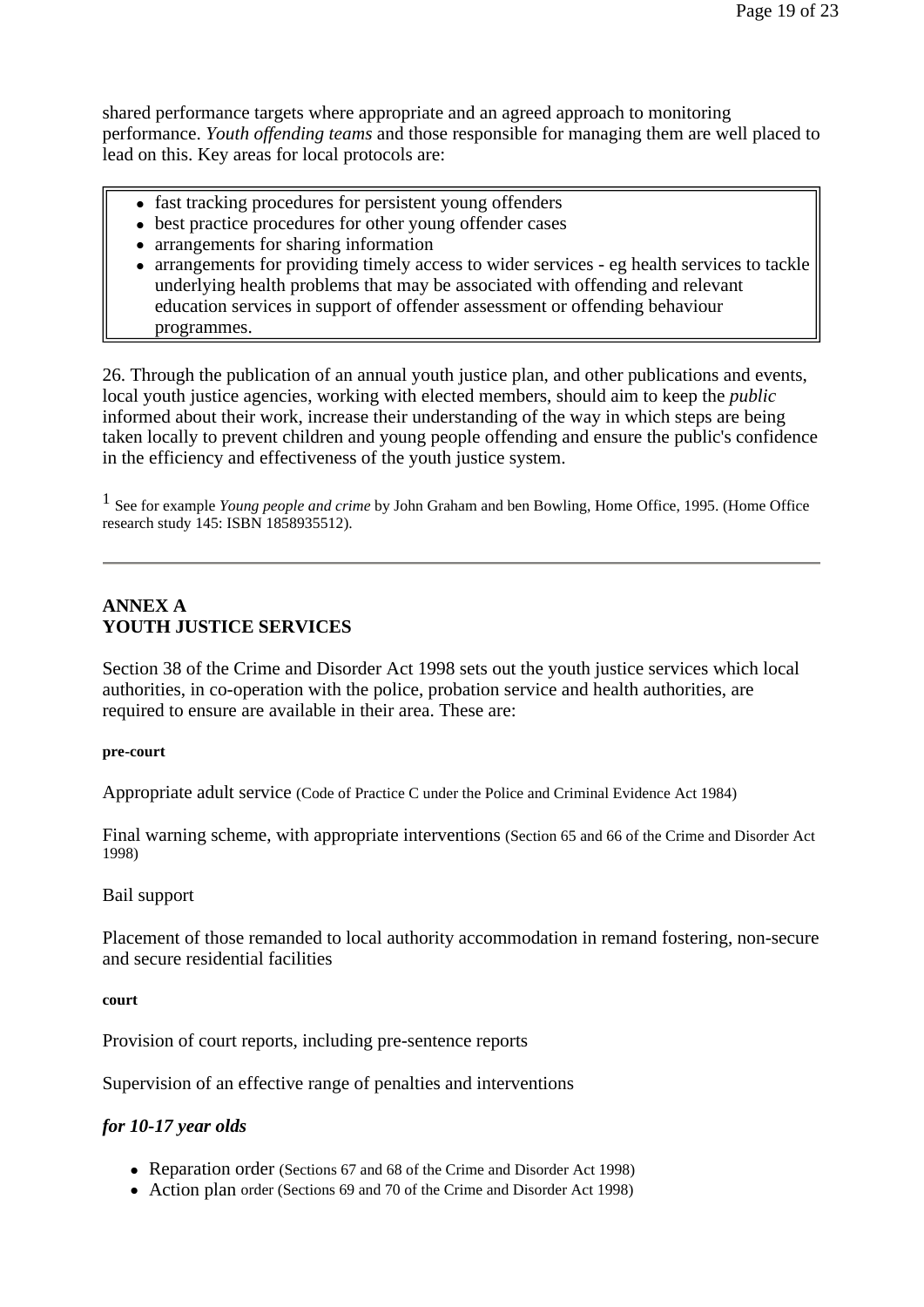- Attendance Centre Order (Section 17 of the Criminal Justice Act 1982 (as amended))\*
- Supervision order (Section 7 of the Children and Young Persons Act 1969)
- Curfew order (Section 12 of the Criminal Justice Act 1991)\*
- Detention and training order, including throughcare and post release supervision (Section 73 of the Crime and Disorder Act 1998)
- Section 53 custodial sentences including throughcare and post release supervision (section 53 of the Children and Young Persons Act 1933)

#### *for 16 and 17 year olds*

- community service order (Section of 14 of the Powers of Criminal Courts Act 1973)
- probation order (Section 2 of the Powers of Criminal Courts Act 1973)
- combination order (Section 11 of the Criminal Justice Act 1991)

#### *for parents*

- parenting order (Sections 8 and 9 of the Crime and Disorder Act 1998)
- parental bindover (Section 58 of the Criminal Justice Act 1991)

### *for young children (under 10) at risk of offending*

• child safety order (Sections 11 and 12 of the Crime and Disorder Act 1998)

(\* not included in section 38 - attendance centres managed centrally but close links needed locally with youth offending teams; electronic monitoring provided centrally)

### **ANNEX B YOUTH JUSTICE LEGISLATION, GUIDANCE AND PUBLICATIONS**

#### **LEGISLATION: KEY PROVISIONS**

**Children and Young Persons Act 1933** 

| Section 34A           | makes provision for parental attendance at court during proceedings involving<br>their children.                                                   |
|-----------------------|----------------------------------------------------------------------------------------------------------------------------------------------------|
| Sections 39<br>and 49 | makes provision for issues related to reporting restrictions in youth courts.                                                                      |
| Section 44            | imposes duty on the court to have regard to the welfare of juveniles when<br>dealing with them.                                                    |
| Section 46            | restricts the jurisdiction of magistrates' courts which are not youth courts in<br>cases where a child or young person is charged with an offence. |
| Section 47            | relates to who can attend during a youth court sitting.                                                                                            |
| Section 50            | makes provision for the age of criminal responsibility.                                                                                            |
| Section 53            | makes provision for sentences of long-term detention for grave crimes.                                                                             |
| Section 55            | deals with payment of fines of juveniles by their parents or guardian.                                                                             |
|                       |                                                                                                                                                    |

**Children and Young Persons Act 1969** 

Section 7 makes provision for criminal supervision orders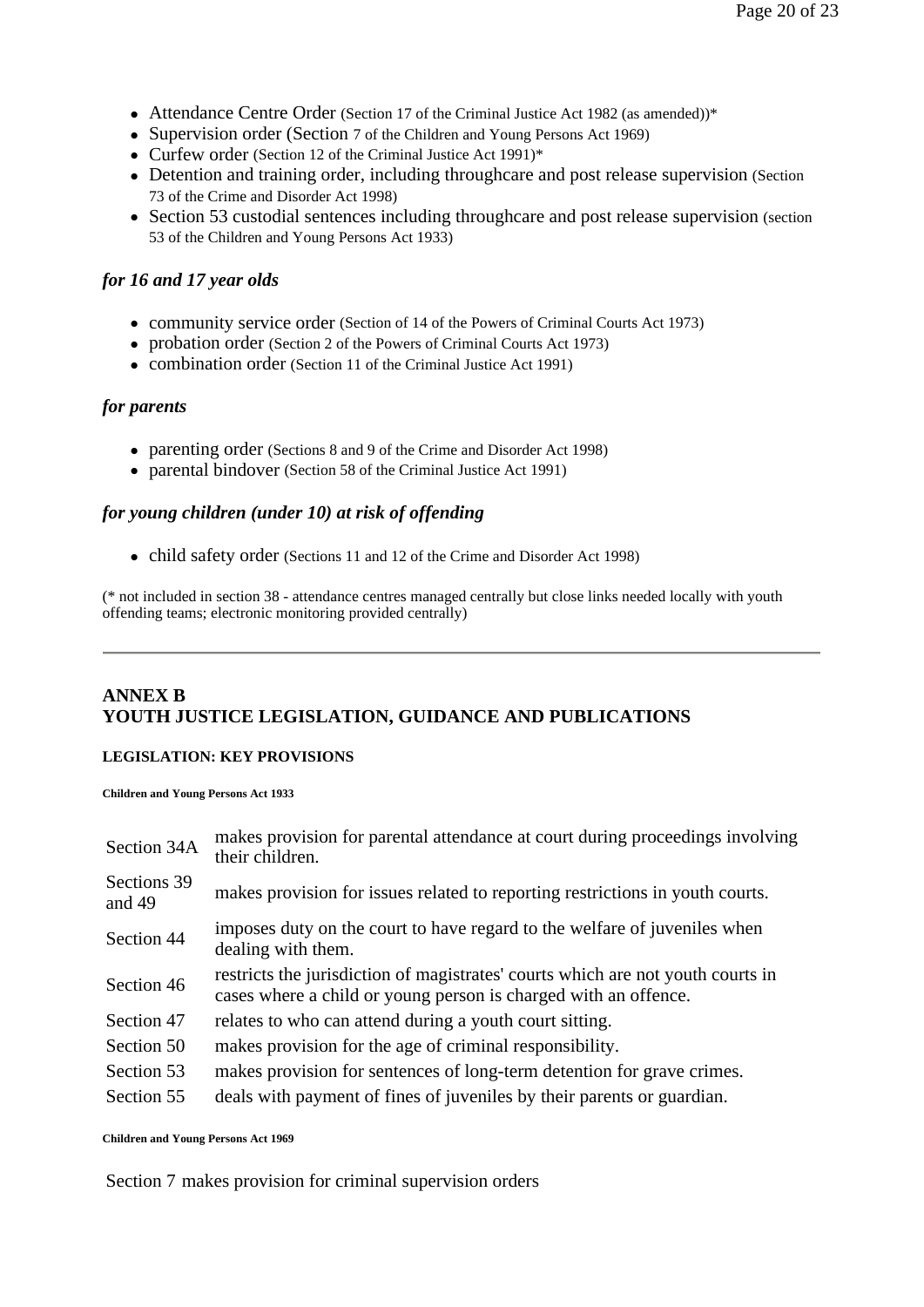Section allows the court to remand juveniles to local authority accommodation (to prison in 23 the case of 15 and 16 year old boys).

**Powers of Criminal Courts Act 1973** 

- Section 1 provides for the courts to make an order for an absolute or conditional discharge.
- Section 2 makes provision for probation orders.
- Section 14 makes provision for community service orders
- Section 35 Section 35 makes provision for compensation orders

#### **Magistrates' Courts Act 1980**

| Section 24   | provides for the determination of summary trial for juveniles for indictable<br>offences.                             |
|--------------|-----------------------------------------------------------------------------------------------------------------------|
| Section 29   | make provision for the imposition of fines for summary conviction for<br>offences triable either way.                 |
| 36           | Sections 32 and make provision for the imposition of fines for summary conviction for<br>offences triable either way. |
| Section 128A | makes provision for remand time limits.                                                                               |

#### **Criminal Justice Act 1982**

Section prohibits imprisonment for those under the age of 21 and provides for a sentence of  $\frac{1}{1}$  detention in a Young Offender Institution (will cease to apply in relation to juveniles on the commencement of the detention and training order).

Section nakes provision for attendance centre orders.

#### **Police and Criminal Evidence Act 1984**

Section 38(6) sets out the duties of a custody officer in the case of an arrested juvenile.

**Children Act 1989** 

| Section 25 | permits local authorities to seek secure accommodation applications.                                                        |
|------------|-----------------------------------------------------------------------------------------------------------------------------|
| 7(b)       | Schedule 2, para requires local authorities to take steps to encourage children and young<br>people not to commit offences. |
|            |                                                                                                                             |

#### **Criminal Justice Act 1991**

Section 6 sets out restrictions for the courts in imposing community sentences.

Section  $11$  makes provision for combination orders.

Section 12 makes provision for curfew orders.

Section 58 makes provision for the courts to bind over parents of juveniles convicted of offences.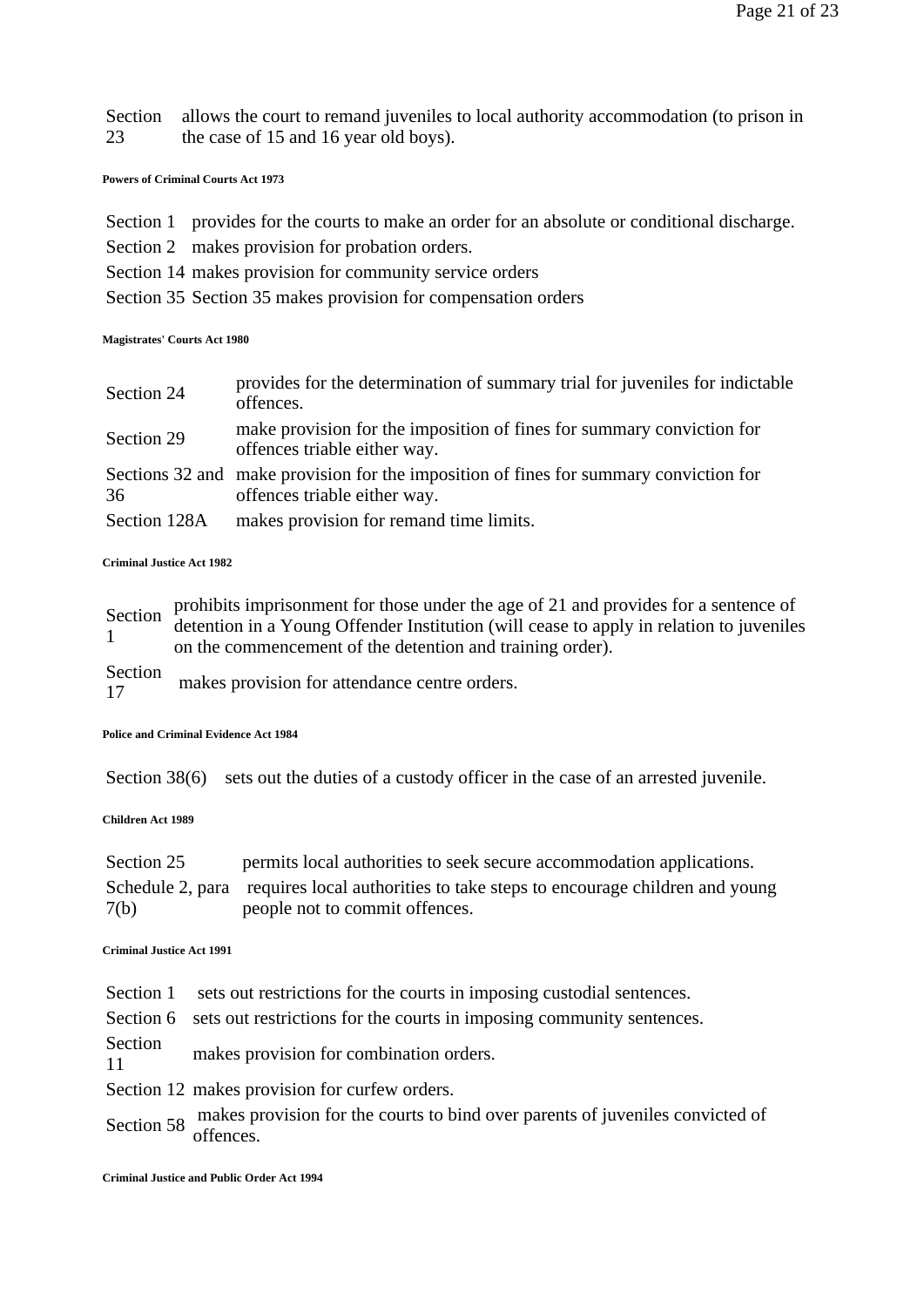Section 1 makes provision for secure training orders (will cease to have effect on the commencement of the Detention and Training Order).

21 Section makes provision for arrangements to meet the costs of court-ordered secure remands.

#### **GOVERNMENT GUIDANCE**

National Standards for the Supervision of Offenders in the Community issued jointly by the Home Office, the Department of Health and the Welsh Office, 1995

Tackling delays in the youth justice system: inter-departmental circular. Home Office, 1997

Opening up Youth Court Proceedings: Joint Home Office/Lord Chancellor's Department Circular, 11 June 1998

Crime and Disorder Act 1998: Introductory Guide, Home Office, 1998

Measuring Performance to Reduce Delays in the Youth Justice System: Joint Home Office/Lord Chancellor's Department Circular, 16 September 1998

Home Office guidance on:

- $\bullet$  the final warnings scheme;
- parenting orders;
- child safety orders;
- local child curfews;
- reparation orders;
- action plan orders.

Inter-departmental guidance on:

• Establishing Youth Offending Teams

#### **KEY DOCUMENTS**

- No More Excuses A New Approach to Tackling Youth Crime in England and Wales (Cm 3809). Home Office.
- Young People and Crime by John Graham and Ben Bowling. Home Office, 1995 (Home Office Research study)
- Misspent youth: young people and crime. Audit Commission, 1996
- Misspent Youth '98, Audit Commission, 1998
- The ISTD Handbook of Community Programmes for Young and Juvenile Offenders, complied and edited by Carol Martin, ISTD Spring 1998
- The ISTD Guide To Setting Up And Evaluating Programmes for Young Offenders, by Simon Merrington, ISTD June 1998.
- Strategies for Effective Offender Supervision a report by HM Inpsectorate of Probation, January 1998.
- Evidence-based practice; a guide to effective practice, HM Inpsectorate of Probation, Autumn 1998.